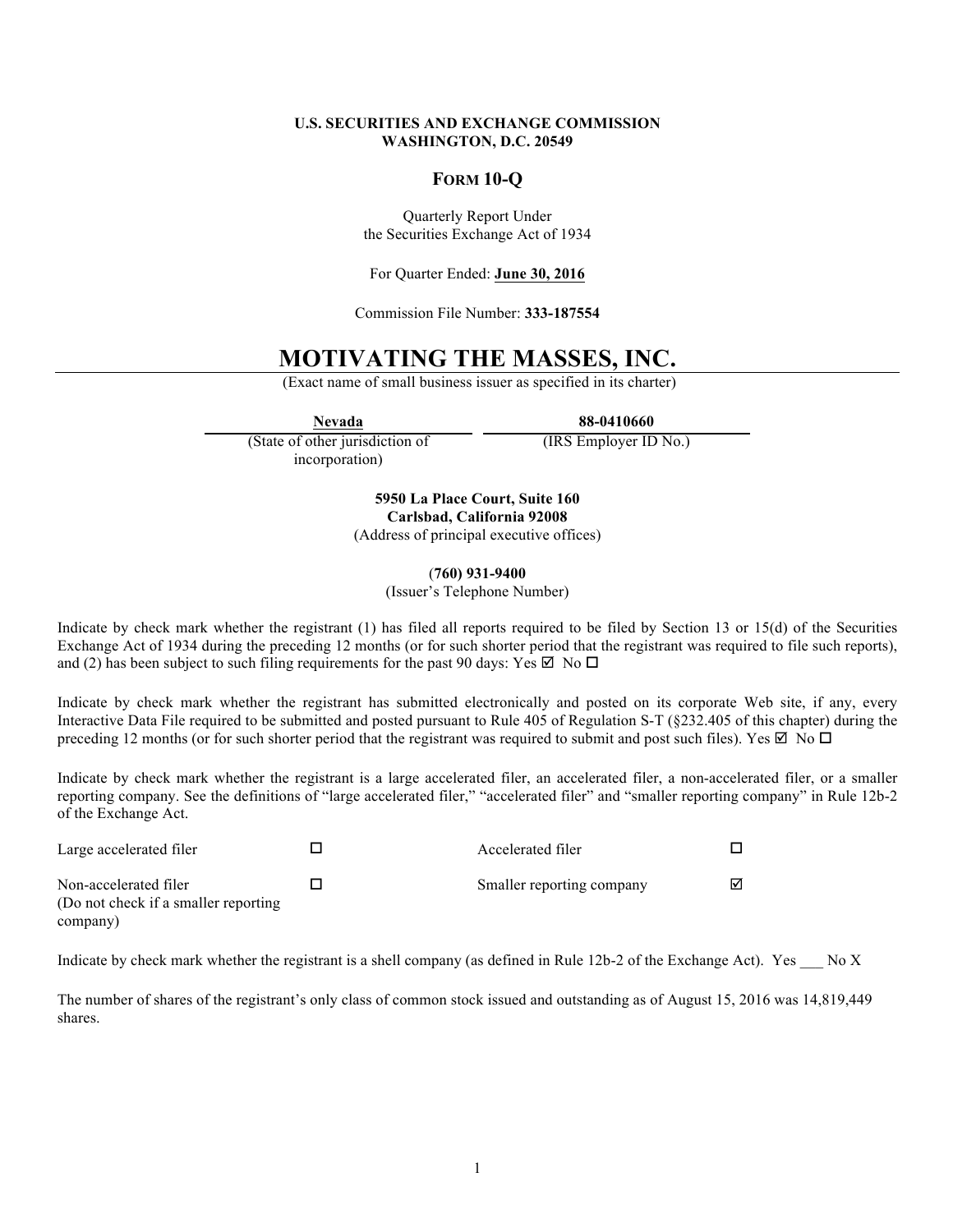# **TABLE OF CONTENTS**

### **PART I. FINANCIAL INFORMATION**

**Page No.** 

| Item 1. Unaudited Condensed Interim Financial Statements                                            |    |
|-----------------------------------------------------------------------------------------------------|----|
| Condensed Balance Sheet as of June 30, 2016 (Unaudited) and December 31, 2015 (Audited)             |    |
| Condensed Statement of Operations for the Three and Six Month Periods Ended June 30, 2016 and 2015  |    |
| (Unaudited)                                                                                         |    |
| Condensed Statement of Cash Flows for the Six Month Period Ended June 30, 2016 and 2015 (Unaudited) |    |
| Notes to Unaudited Condensed Financial Statements                                                   |    |
| Item 2. Management's Discussion and Analysis of Financial Condition and Results of Operations       | 14 |
| Item 3. Quantitative and Qualitative Disclosures About Market Risk                                  |    |
| Item 4. Controls and Procedures                                                                     |    |

### **PART II OTHER INFORMATION**

| Item 1. Legal Proceedings                                           | 18 |
|---------------------------------------------------------------------|----|
| Item 1A Risk Factors                                                | 18 |
| Item 2. Unregistered Sales of Equity Securities and Use of Proceeds | 18 |
| Item 3. Defaults Upon Senior Securities                             | 18 |
| Item 4. Mine Safety Disclosures                                     | 18 |
| Item 5. Other Information                                           | 18 |
| Item 6. Exhibits                                                    | 18 |
| Signatures                                                          | 20 |
|                                                                     |    |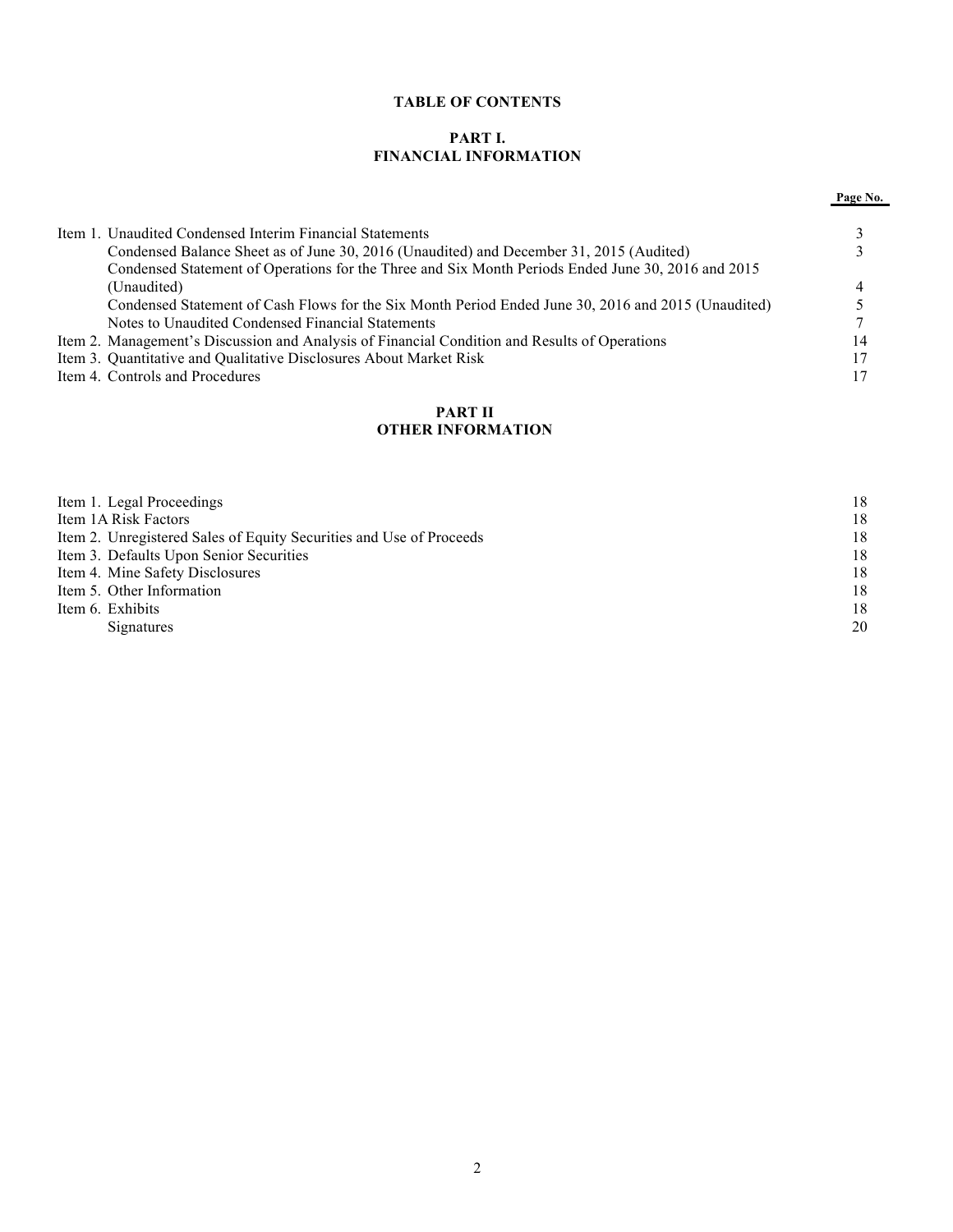### **PART I – FINANCIAL INFORMATION**

# **ITEM 1. FINANCIAL STATEMENTS**

# **MOTIVATING THE MASSES, INC CONDENSED BALANCE SHEETS**

|                                                                       | (Unaudited) |                 | (Audited) |              |  |
|-----------------------------------------------------------------------|-------------|-----------------|-----------|--------------|--|
|                                                                       |             | <b>June 30,</b> |           | December 31, |  |
|                                                                       |             | 2016            |           | 2015         |  |
| <b>ASSETS</b>                                                         |             |                 |           |              |  |
| <b>Current Assets:</b>                                                |             |                 |           |              |  |
| Cash                                                                  | \$          | 71,588          | \$        | 80,991       |  |
| Accounts receivable, net                                              |             | 496,974         |           |              |  |
| Other receivable                                                      |             | 49              |           | 14,939       |  |
| <b>Total Current Assets</b>                                           |             | 568,611         |           | 95,930       |  |
|                                                                       |             |                 |           |              |  |
| Property and equipment, net                                           |             | 21,037          |           | 25,810       |  |
| Other Assets:                                                         |             |                 |           |              |  |
| Deposits                                                              |             | 121,837         |           | 115,755      |  |
| <b>Total Other Assets</b>                                             |             | 121,837         |           | 115,755      |  |
| <b>Total Assets</b>                                                   | \$          | 711,485         | \$        | 237,495      |  |
| <b>LIABILITIES AND STOCKHOLDERS' DEFICIT</b>                          |             |                 |           |              |  |
| <b>Current Liabilities:</b>                                           |             |                 |           |              |  |
| Accounts payable and accrued expenses                                 | \$          | 960,933         | \$        | 591,055      |  |
| Deferred revenue                                                      |             | 1,804,027       |           | 1,572,644    |  |
| Line of credit                                                        |             | 13,462          |           | 1,652        |  |
| <b>Total Current Liabilities</b>                                      |             | 2,778,422       |           | 2,165,351    |  |
| <b>Total Liabilities</b>                                              |             | 2,778,422       |           | 2,165,351    |  |
| Stockholders' Deficit:                                                |             |                 |           |              |  |
| Preferred Stock, \$0.001 Par value, 1,000,000 shares authorized,      |             |                 |           |              |  |
| No shares issued and outstanding                                      |             |                 |           |              |  |
| Common Stock, \$0.001 Par value, 75,000,000 shares authorized         |             |                 |           |              |  |
| 14,819,449 and 16,481,812 shares issued and outstanding, respectively |             | 14,820          |           | 16,482       |  |
| Stock subscription receivable                                         |             | (27,100)        |           | (27,100)     |  |
| Additional paid in capital                                            |             | 2,138,228       |           | 2,967,747    |  |
| Accumulated deficit                                                   |             | (4,192,885)     |           | (4,884,986)  |  |
| <b>Total Stockholders' Deficit</b>                                    |             | (2,066,937)     |           | (1,927,856)  |  |
| Total Liabilities and Stockholders' Equity                            | \$          | 711,485         | \$        | 237,495      |  |

The accompanying notes are an integral part of these unaudited financial statements.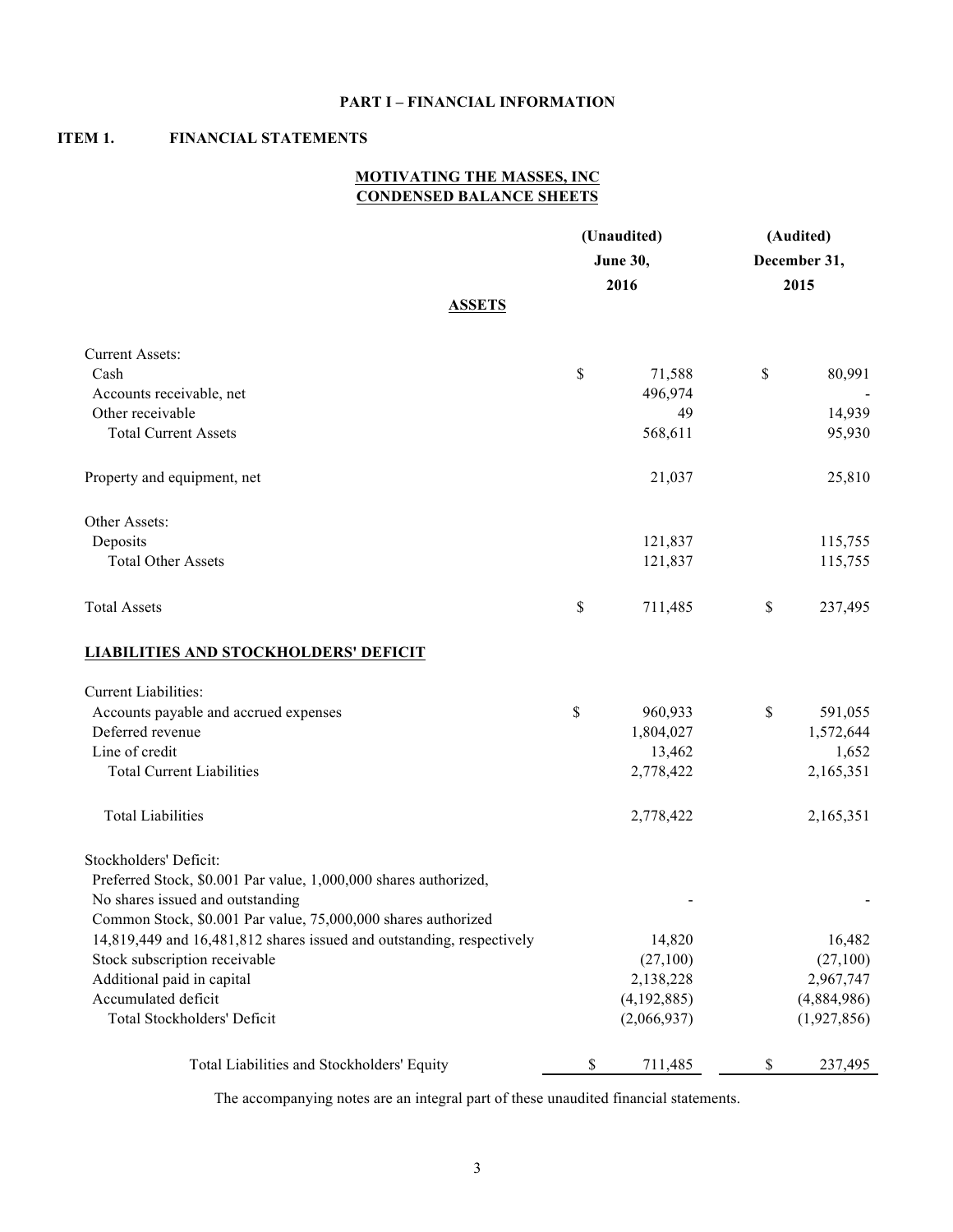# **MOTIVATING THE MASSES, INC. STATEMENTS OF OPERATIONS (Unaudited)**

|                                                           | For the Three Months Ended<br>June 30, |                      | For the Six Months Ended<br>June 30, |             |                        |    |                      |
|-----------------------------------------------------------|----------------------------------------|----------------------|--------------------------------------|-------------|------------------------|----|----------------------|
|                                                           |                                        | 2016                 | 2015                                 |             | 2016                   |    | 2015                 |
| Revenues<br>Costs of services                             | \$                                     | 1,252,455<br>670,849 | \$<br>1,300,677<br>519,357           | \$          | 2,560,634<br>1,272,140 | \$ | 2,172,474<br>816,751 |
| Gross Margin                                              |                                        | 581,606              | 781,320                              |             | 1,288,494              |    | 1,355,723            |
| <b>Operating Expenses:</b>                                |                                        |                      |                                      |             |                        |    |                      |
| Bad debt                                                  |                                        |                      | 17,600                               |             |                        |    | 11,703               |
| Consulting                                                |                                        | 128,296              | 162,326                              |             | 279,221                |    | 332,251              |
| General and administrative                                |                                        | 158,218              | 157,032                              |             | 308,761                |    | 278,008              |
| Professional fees                                         |                                        | 111,940              | 71,795                               |             | 174,553                |    | 113,055              |
| Wages and other compensation                              |                                        | 279,317              | 287,886                              |             | 583,708                |    | 537,445              |
| <b>Total Operating Expenses</b>                           |                                        | 676,771              | 696,639                              |             | 1,346,243              |    | 1,272,462            |
| Income (Loss) from Operations                             |                                        | (95, 165)            | 84,681                               |             | (57, 749)              |    | 83,261               |
| Net Income (Loss) Before<br><b>Income Taxes</b>           |                                        | (95, 165)            | 84,681                               |             | (57,749)               |    | 83,261               |
| Provision for Income Taxes                                |                                        |                      |                                      |             |                        |    |                      |
| Net Income (Loss)                                         | \$                                     | (95, 165)            | \$<br>84,681                         | $\mathbb S$ | (57, 749)              | \$ | 83,261               |
| Net Income (Loss) per Share -<br><b>Basic and Diluted</b> | \$                                     | (0.00)               | \$<br>0.00                           | \$          | (0.00)                 | \$ | 0.00                 |
| Weighted average number of<br>shares                      |                                        |                      |                                      |             |                        |    |                      |
| outstanding - Basic and Diluted                           |                                        | 15,876,077           | 16,320,216                           |             | 16,162,450             |    | 15,979,407           |

The accompanying notes are an integral part of these unaudited financial statements.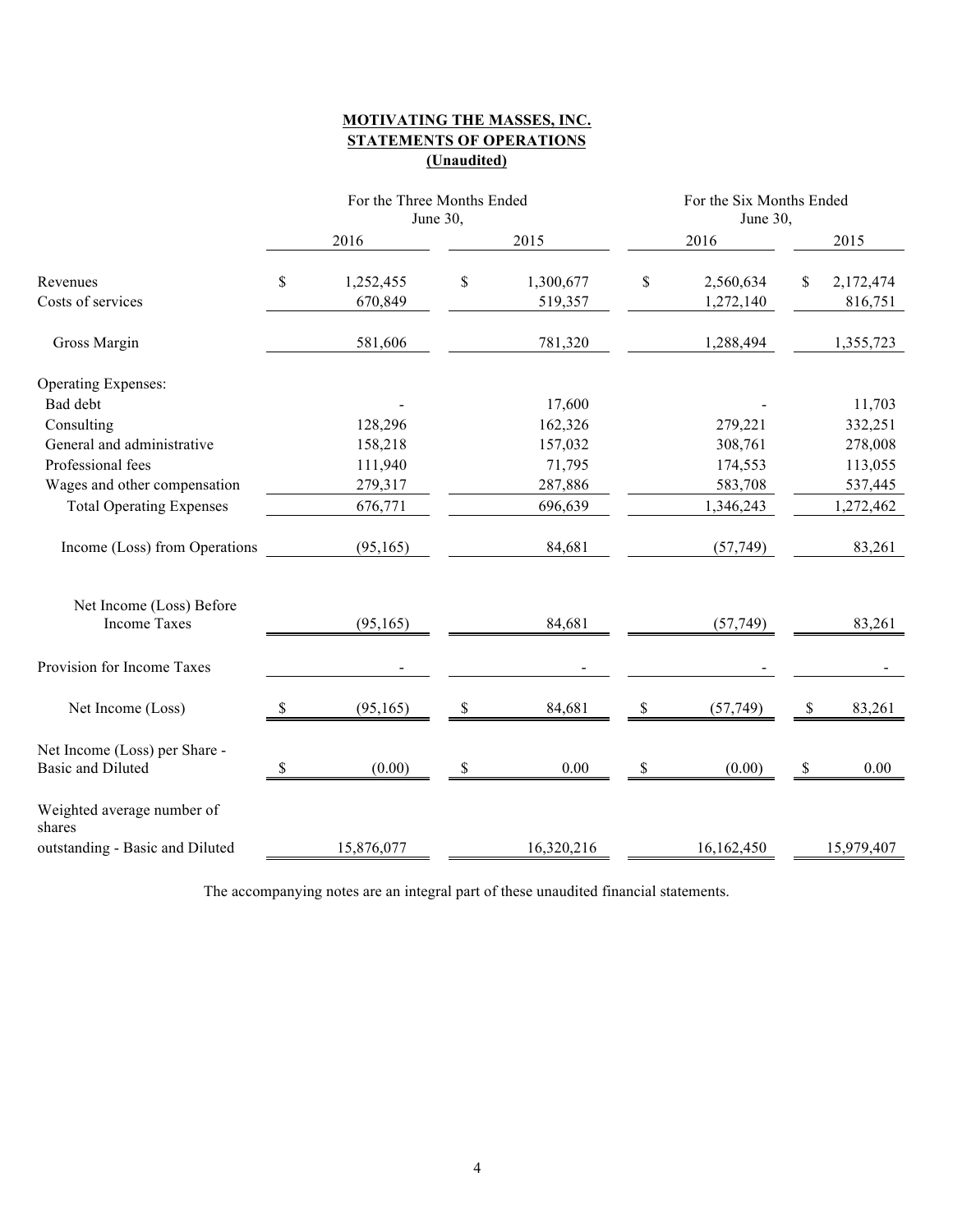#### **MOTIVATING THE MASSES, INC. CONDENSED STATEMENTS OF CASH FLOWS (Unaudited)**

|                                                                              | For the Six Months Ended |            |             |           |  |
|------------------------------------------------------------------------------|--------------------------|------------|-------------|-----------|--|
|                                                                              |                          | June 30,   |             |           |  |
|                                                                              |                          | 2016       |             |           |  |
| <b>OPERATING ACTIVITIES:</b>                                                 |                          |            |             |           |  |
| Net income (loss) for the Period                                             | \$                       | (57, 749)  | $\mathbb S$ | 83,261    |  |
| Adjustments to reconcile net income to                                       |                          |            |             |           |  |
| net cash<br>used in operating activities:                                    |                          |            |             |           |  |
|                                                                              |                          | 6,037      |             | 7,022     |  |
| Depreciation and amortization<br>Changes in operating assets and liabilities |                          |            |             |           |  |
| Accounts receivables                                                         |                          | (496, 974) |             | 10,597    |  |
| Other receivable                                                             |                          | 14,888     |             | 47,001    |  |
| Prepaid expenses                                                             |                          |            |             | 56,481    |  |
| Deferred revenue                                                             |                          | 231,383    |             | 101,383   |  |
|                                                                              |                          |            |             |           |  |
| Deposits                                                                     |                          | (6,082)    |             | 39,790    |  |
| Accounts payable & accrued expenses                                          |                          | 369,878    |             | (95, 488) |  |
| Net cash provided by operating activities                                    |                          | 61,381     |             | 250,047   |  |
|                                                                              |                          |            |             |           |  |
| <b>INVESTING ACTIVITIES:</b>                                                 |                          |            |             |           |  |
| Purchase of property and equipment                                           |                          | (1,264)    |             | (6,639)   |  |
| Net cash used in investing activities                                        |                          | (1,264)    |             | (6,639)   |  |
| FINANCING ACTIVITIES:                                                        |                          |            |             |           |  |
| Proceeds from line of credit                                                 |                          | 16,962     |             | 49,123    |  |
| Repayments on line of credit                                                 |                          | (5,151)    |             | (52,083)  |  |
| Common stock issued for cash                                                 |                          |            |             | 11,000    |  |
| Stock repurchase                                                             |                          | (81, 331)  |             |           |  |
| Net cash provided by (used in) financing                                     |                          | (69, 520)  |             | 8,040     |  |
| activities                                                                   |                          |            |             |           |  |
| Net Increase (Decrease) in Cash                                              |                          | (9, 403)   |             | 251,448   |  |
| Cash at beginning of period                                                  |                          | 80,991     |             | 13,210    |  |
| Cash at end of period                                                        |                          | \$71,588   |             | 264,658   |  |
|                                                                              |                          |            |             |           |  |

Cash paid during period: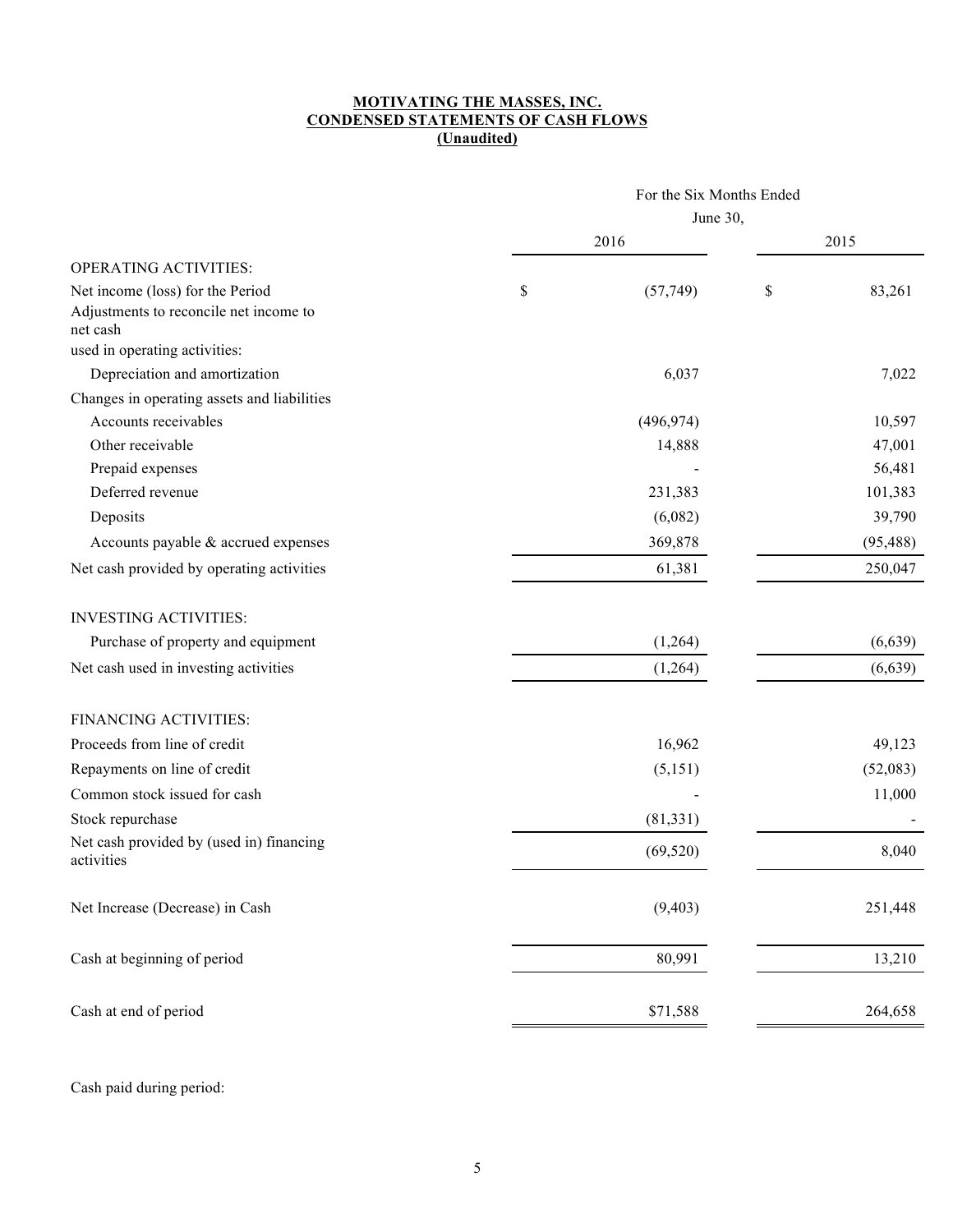| Interest                   | $\overline{\phantom{0}}$ | $\sim$  |
|----------------------------|--------------------------|---------|
| Franchise and income taxes | $\overline{\phantom{0}}$ |         |
| Loyalty stock dividends    | 5 049                    | 348,444 |

The accompanying notes are an integral part of these unaudited condensed interim financial statements.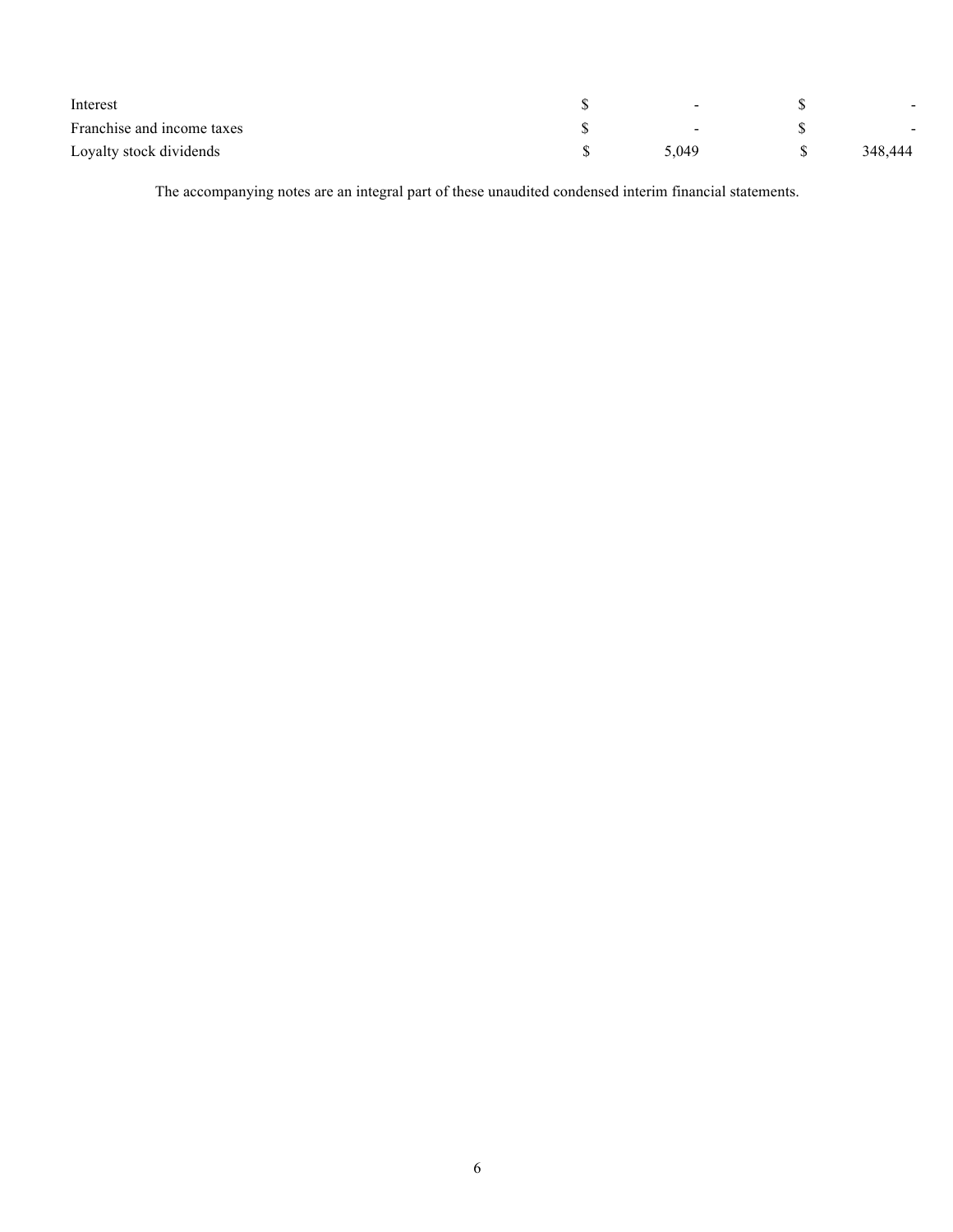### **NOTE 1 - ORGANIZATION AND DESCRIPTION OF BUSINESS**

Motivating the Masses, Inc. (the "Company") was incorporated under the laws of the state of Nevada on September 2, 1998. Lisa S. Nichols founded the Company for the purpose of providing high quality resources for business coaching, and professional and management development techniques both on the local and national scale.

The Company's products and services revolve around the personal life-coaching program written and developed by its CEO Lisa Nichols. The program sells as a package of books and DVD's at the Company's local and national training seminars, and on the Company's website. The Company has contract rights to the sales of the product. The Company, through its CEO and a core team of coaches, also provides training and development programs through local and national seminars, on-site employee training, public and private speaking engagements, and customized life-coaching programs.

In February of 2013, the Company amended its Articles of Incorporation to provide for an increase in its authorized share capital. The authorized common stock increased to 75,000,000 shares at a par value of \$0.001 per share.

### **NOTE 2 -SUMMARY OF SIGNIFICANT ACCOUNTING POLICIES**

### *Basis of presentation*

These unaudited condensed interim financial statements have been prepared in accordance with accounting principles generally accepted in the United States of America ("GAAP") for interim financial information and the instructions to Form 10-Q and Article 8 of Regulation S-X. Accordingly, they do not include all of the information and footnotes required by GAAP for complete financial statements. In the opinion of management, all adjustments of a normal recurring nature and considered necessary for a fair presentation of its financial condition and results of operations for the interim periods presented in this Quarterly Report on Form 10- Q have been included. Operating results for the interim periods are not necessarily indicative of financial results for the full year. These unaudited condensed interim financial statements should be read in conjunction with the audited financial statements and notes thereto included in the Company's Annual Report on Form 10-K for the year ended December 31, 2015 filed with the Securities and Exchange Commission ("SEC") on April 18, 2016. In preparing these unaudited condensed interim financial statements, management is required to make estimates and assumptions that affect the reported amounts of assets and liabilities as of the date of the unaudited condensed interim financial statements and the reported amount of revenues and expenses during the reporting periods.

### *Use of estimates*

The preparation of unaudited condensed interim financial statements in conformity with GAAP requires management to make estimates and assumptions that affect the reported amounts of assets and liabilities and disclosure of contingent assets and liabilities at the date of the unaudited condensed interim financial statements and the reported amounts of revenues and expenses during the reporting period. Accordingly, actual results could differ from those estimates. Such estimates include management's assessments of the carrying value of certain assets, useful lives of assets, and related depreciation and amortization methods applied.

#### *Concentration of Credit Risk*

Financial instruments that potentially subject the Company to concentrations of credit risk consist principally of cash and accounts receivable. During the six months period ended June 30, 2016, the Company may have had cash deposits that exceeded Federal Deposit Insurance Corporation ("FDIC") insurance limits. The Company maintains its cash balances at high quality financial institutions to mitigate this risk. The Company performs ongoing credit evaluations of its customers and generally does not require collateral. The Company records an allowance for doubtful accounts in accordance with the procedures discussed below. Past-due amounts are written off against the allowance for doubtful accounts when collections are believed to be unlikely and all collection efforts have ceased.

#### *Cash and cash equivalents*

The Company considers all highly liquid investments with an original maturity of 90 days or less when purchased to be cash equivalents. As of June 30, 2016 and December 31, 2015, the Company had no cash equivalents.

### *Fair value of financial instruments*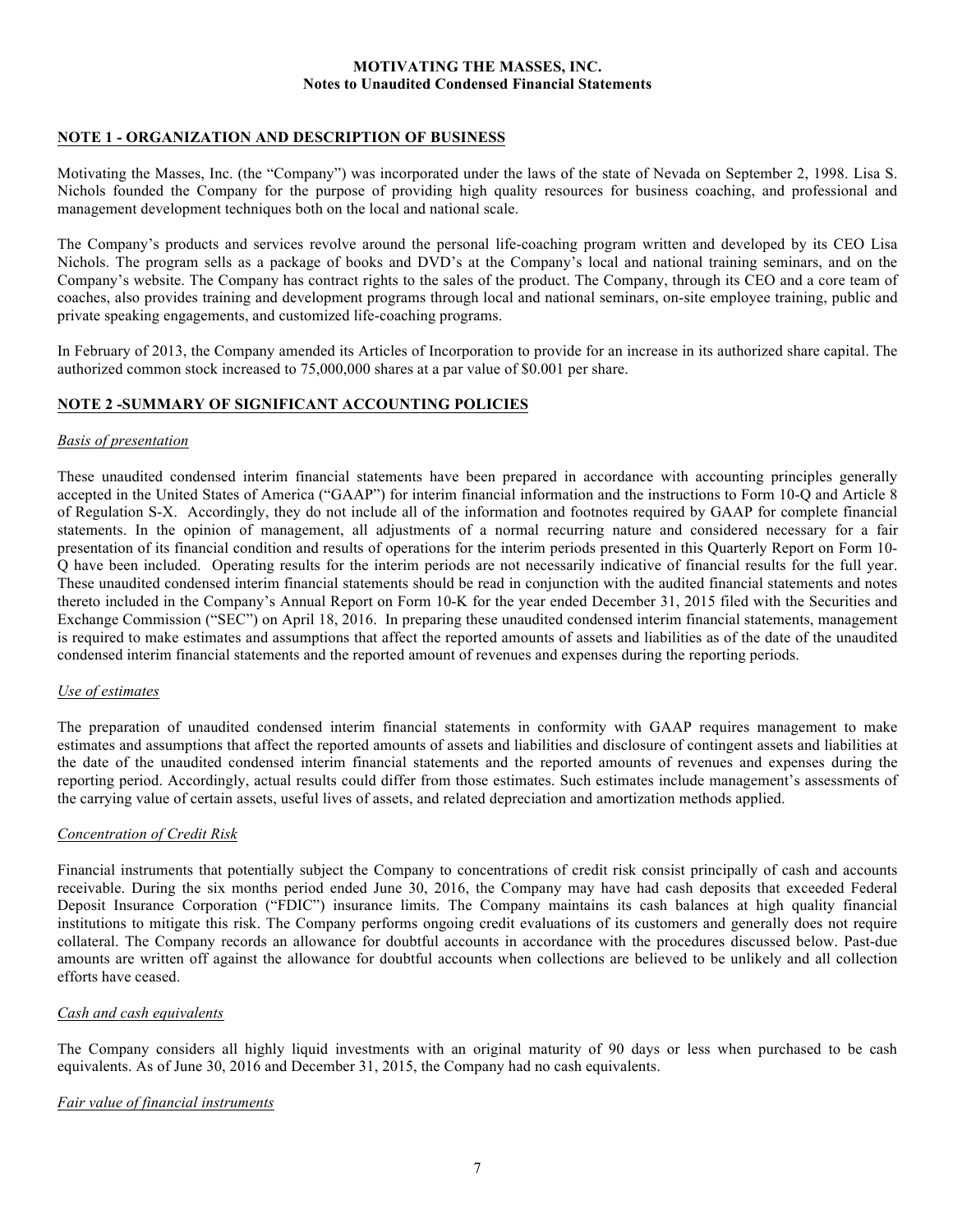The Company adopted the provisions of FASB ASC 820 (the "Fair Value Topic") which defines fair value, establishes a framework for measuring fair value under GAAP, and expands disclosures about fair value measurements.

The Fair Value Topic defines fair value as the exchange price that would be received for an asset or paid to transfer a liability (an exit price) in the principal or most advantageous market for the asset or liability in an orderly transaction between market participants on the measurement date. It requires that valuation techniques maximize the use of observable inputs and minimize the use of unobservable inputs. It also establishes a fair value hierarchy, which prioritizes the valuation inputs into six broad levels.

The following fair value hierarchy is used to classify assets and liabilities based on the observable inputs and unobservable inputs used in order to value the assets and liabilities:

A) Market approach—Uses prices and other relevant information generated by market transactions involving identical or comparable assets or liabilities. Prices may be indicated by pricing guides, sale transactions, market trades, or other sources;

B) Cost approach—Based on the amount that currently would be required to replace the service capacity of an asset (replacement cost); and

C) Income approach—Uses valuation techniques to convert future amounts to a single present amount based on current market expectations about the future amounts (includes present value techniques, and option-pricing models). Net present value is an income approach where a stream of expected cash flows is discounted at an appropriate market interest rate.

Level 1: Quoted market prices available in active markets for identical assets or liabilities as of the reporting date. An active market for an asset or liability is a market in which transactions for the asset or liability occur with significant frequency and volume to provide pricing information on an ongoing basis.

Level 2: Observable inputs other than Level 1 inputs. Example of Level 2 inputs include quoted prices in active markets for similar assets or liabilities and quoted prices for identical assets or liabilities in markets that are not active.

Level 3: Unobservable inputs based on the Company's assessment of the assumptions that are market participants would use in pricing the asset or liability.

The carrying amount of the Company's financial assets and liabilities, such as cash, accounts payable, accrued expenses, and deferred revenue approximate their fair value because of the short maturity of those instruments.

The Company had no assets and/or liabilities measured at fair value on a recurring basis at June 30, 2016 and December 31, 2015, respectively, using the market and income approaches.

### *Accounts Receivable and Allowance for Doubtful Accounts*

Accounts receivable related to the products and services sold are recorded at the time revenue is recognized, and are presented on the balance sheet net of allowance for doubtful accounts. The ultimate collection of the receivable may not be known for several months after services have been provided and billed.

### *Property and Equipment*

Property and equipment are recorded at cost. Expenditures for major additions and betterments are capitalized. Maintenance and repairs are charged to operations as incurred. Depreciation is computed by the straight-line method over the assets estimated useful life of three (3) years for equipment, five (5) years for automobile, and seven (7) years for furniture and fixtures. Upon sale or retirement of property and equipment, the related cost and accumulated depreciation are removed from the accounts and any gain or loss is reflected in statements of operations.

### *Impairment of long-lived assets*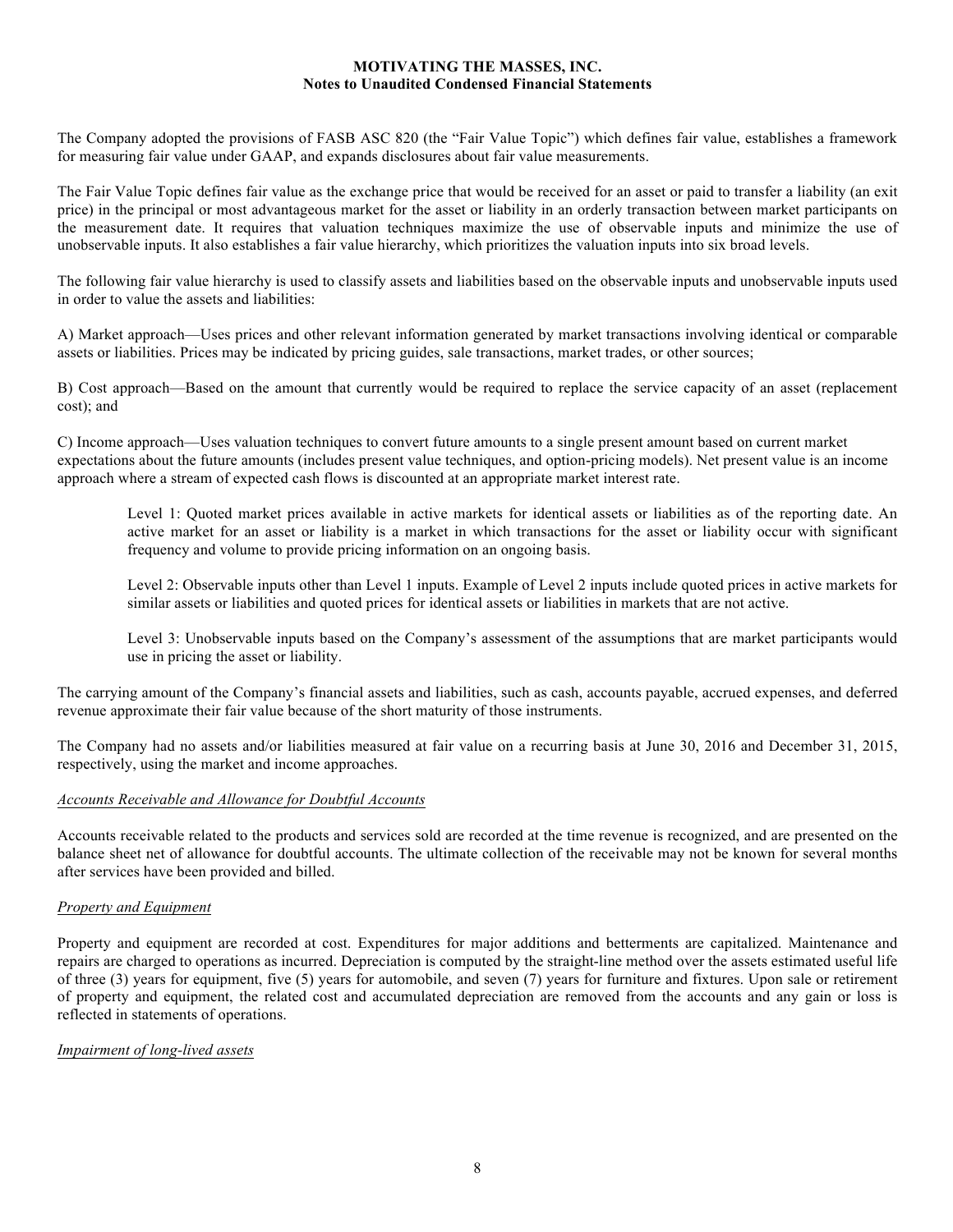The Company follows paragraph ASC350 of the FASB Accounting Standards Codification for its long-lived assets. The Company's long-lived assets, such as intellectual property, are required to be reviewed for impairment annually, or whenever events or changes in circumstances indicate that the carrying amount of the asset may not be recoverable.

The Company assesses the recoverability of its long-lived assets by comparing the projected undiscounted net cash flows associated with the related long-lived asset or group of long-lived assets over their remaining estimated useful lives against their respective carrying amounts. Impairment, if any, is based on the excess of the carrying amount over the fair value of those assets. Fair value is generally determined using the asset's expected future discounted cash flows or market value, if readily determinable. If long-lived assets are determined to be recoverable, but the newly determined remaining estimated useful lives are shorter than originally estimated, the net book values of the long-lived assets are depreciated over the newly determined remaining estimated useful lives.

The Company determined that there were no impairments of long-lived assets as of June 30, 2016 and December 31, 2015.

#### *Commitments and contingencies*

The Company follows subtopic 450-20 of the FASB Accounting Standards Codification to report accounting for contingencies. Liabilities for loss contingencies arising from claims, assessments, litigation, fines and penalties and other sources are recorded when it is probable that a liability has been incurred and the amount of the assessment can be reasonably estimated.

#### *Revenue recognition*

The Company follows paragraph 605-10-S99-1 of the FASB Accounting Standards Codification for revenue recognition. The Company will recognize revenue when it is realized or realizable and earned. The Company considers revenue realized or realizable and earned when all of the following criteria are met: (i) persuasive evidence of an arrangement exists, (ii) the product has been shipped or the services have been rendered to the customer, (iii) the sales price is fixed or determinable, and (iv) collectability is reasonably assured. In addition, the Company records allowances for accounts receivable that are estimated to not be collected.

A portion of the Company's revenues are from coaching and/or training services provided under contracts that are greater than one month in length. These contracts are billed in total at the onset of the contract period, and to the extent that billings exceed revenue earned, the Company will record such amount as deferred revenue until the revenue is earned. We recognize revenue on these contracts in the period the coaching and/or training services are provided under the contract. Expenses associated with providing the coaching and/or training services are recognized in the period the services are provided which coincides with when the revenue is earned.

#### *Income taxes*

The Company follows Section 740-10-30 of the FASB Accounting Standards Codification, which requires recognition of deferred tax assets and liabilities for the expected future tax consequences of events that have been included in the financial statements or tax returns. Under this method, deferred tax assets and liabilities are based on the differences between the financial statement and tax bases of assets and liabilities using enacted tax rates in effect for the fiscal year in which the temporary differences are expected to be recovered or settled. Deferred tax assets are reduced by a valuation allowance to the extent management concludes it is more likely than not that the assets will not be realized. The effect on deferred tax assets and liabilities of a change in tax rates is recognized in income in the period that includes the enactment date.

The Company adopted section 740-10-25 of the FASB Accounting Standards Codification ("Section 740-10-25") with regards to uncertainty in income taxes. Section 740-10-25 addresses the determination of whether tax benefits claimed or expected to be claimed on a tax return should be recorded in the financial statements. Under Section 740-10-25, the Company may recognize the tax benefit from an uncertain tax position only if it is more likely than not that the tax position will be sustained on examination by the taxing authorities, based on the technical merits of the position. The tax benefits recognized in the financial statements from such a position should be measured based on the largest benefit that has a greater than fifty percent (50%) likelihood of being realized upon ultimate settlement. Section 740-10-25 also provides guidance on de-recognition, classification, interest and penalties on income taxes, accounting in interim periods and requires increased disclosures. The Company had no material adjustments to its assets and/or liabilities for unrecognized income tax benefits according to the provisions of Section 740-10-25.

### *Stock-Based Compensation*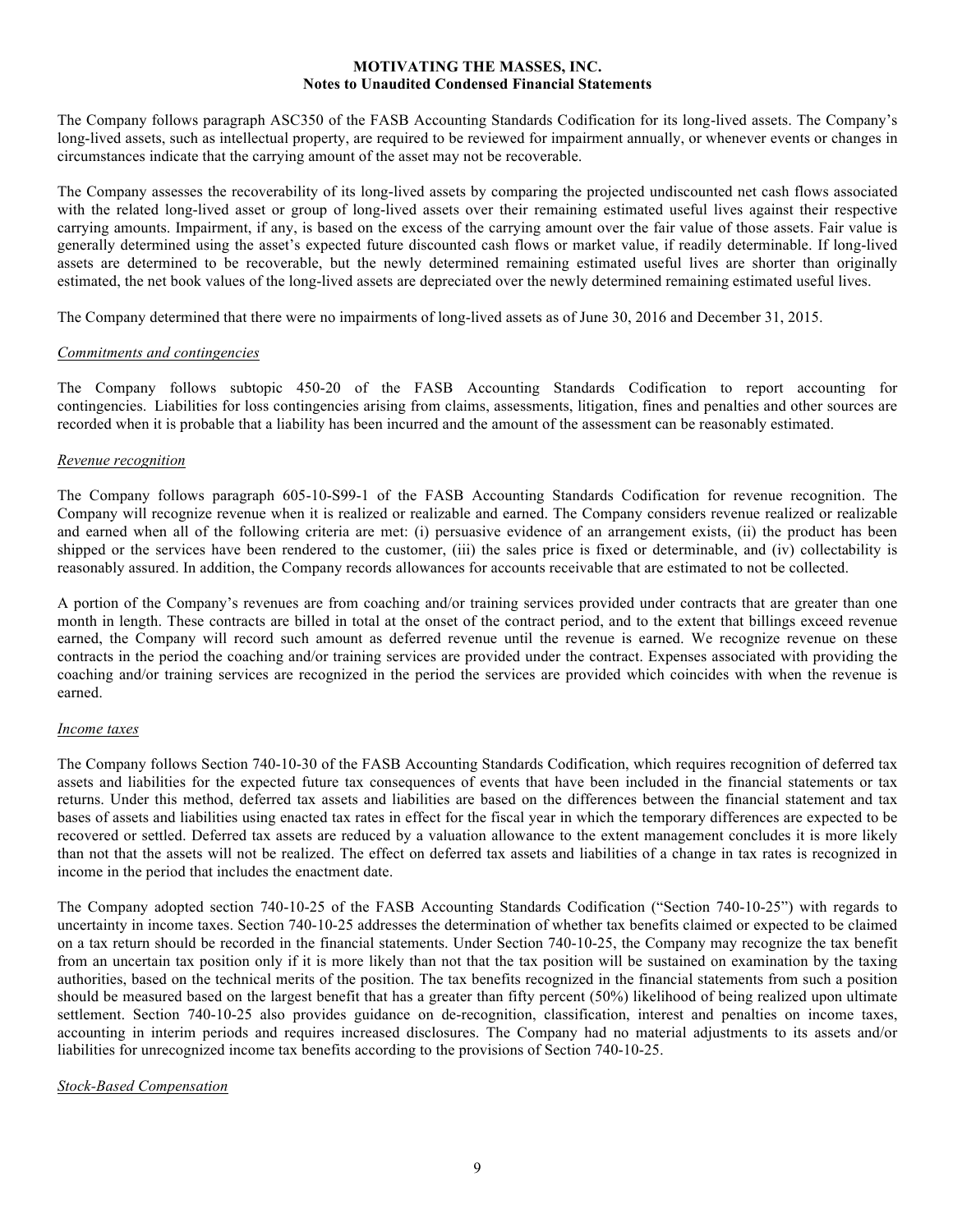In December 2004, the FASB issued FASB Accounting Standards Codification No. 718, *Compensation – Stock Compensation*. Under FASB Accounting Standards Codification No. 718, companies are required to measure the compensation costs of share-based compensation arrangements based on the grant-date fair value and recognize the costs in the financial statements over the period during which employees are required to provide services. Share-based compensation arrangements include stock options, restricted share plans, performance-based awards, share appreciation rights and employee share purchase plans. As such, compensation cost is measured on the date of grant at their fair value. Such compensation amounts, if any, are amortized over the respective vesting periods of the option grant. The Company applies this statement prospectively.

Equity instruments ("instruments") issued to other than employees are recorded on the basis of the fair value of the instruments, as required by FASB Accounting Standards Codification No. 718. FASB Accounting Standards Codification No. 505, *Equity Based Payments to Non-Employees* defines the measurement date and recognition period for such instruments. In general, the measurement date is when either a (a) performance commitment, as defined, is reached; or (b) the earlier of (i) the non-employee performance is complete, or (ii) the instruments are vested. The measured value related to the instruments is recognized over a period based on the facts and circumstances of each particular grant as defined in the FASB Accounting Standards Codification.

### *Net income (loss) per share*

The Company computes basic and diluted earnings per share amounts pursuant to section 260-10-45 of the FASB Accounting Standards Codification. Basic earnings per share is computed by dividing net income (loss) available to common shareholders, by the weighted average number of shares of common stock outstanding during the period, excluding the effects of any potentially dilutive securities. Diluted earnings per share are computed by dividing net income (loss) available to common shareholders by the diluted weighted average number of shares of common stock during the period. The diluted weighted average number of common shares outstanding is the basic weighted number of shares adjusted as of the first day of the year for any potentially diluted debt or equity.

There were no potentially dilutive shares outstanding as of June 30, 2016 and December 31, 2015.

#### *Subsequent events*

The Company follows the guidance in Section 855-10-50 of the FASB Accounting Standards Codification for the disclosure of subsequent events. No material subsequent events exist through the date of this filing.

#### *Recently issued accounting pronouncements*

We have decided to take advantage of the exemptions provided to emerging growth companies under the JOBS Act and as a result our financial statements may not be comparable to companies that comply with public company effective dates. We may take advantage of exemptions from various reporting requirements that are applicable to other public companies that are not emerging growth companies, including not being required to comply with the auditor attestation requirements of Section 404 of the Sarbanes-Oxley Act, delay compliance with new or revised accounting standards that have different effective dates for public and private companies until they are made applicable to private companies.

Company management does not believe that any other recently issued, but not yet effective accounting pronouncements, if adopted, would have a material effect on the accompanying unaudited condensed financial statements.

### **NOTE 3 - GOING CONCERN**

These unaudited condensed financial statements have been prepared in accordance with generally accepted accounting principles applicable to a going concern, which contemplates the realization of assets and the satisfaction of liabilities and commitments in the normal course of business. The Company's ability to continue as a going concern is contingent upon its ability to achieve and maintain profitable operations, and the Company's ability to raise additional capital as required.

These conditions raise substantial doubt about the Company's ability to continue as a going concern. Management has taken certain actions and continues to implement changes designed to improve the Company's consolidated financial results and operating cash flows. The actions involve certain cost-saving initiatives and growing strategies, including (a) product expansion, (b) optimizing online sales, and (c) maximizing media opportunities. Management believes that these actions will enable the Company to improve future profitability and cash flow in its continuing operations through December 31, 2016. As a result, these unaudited condensed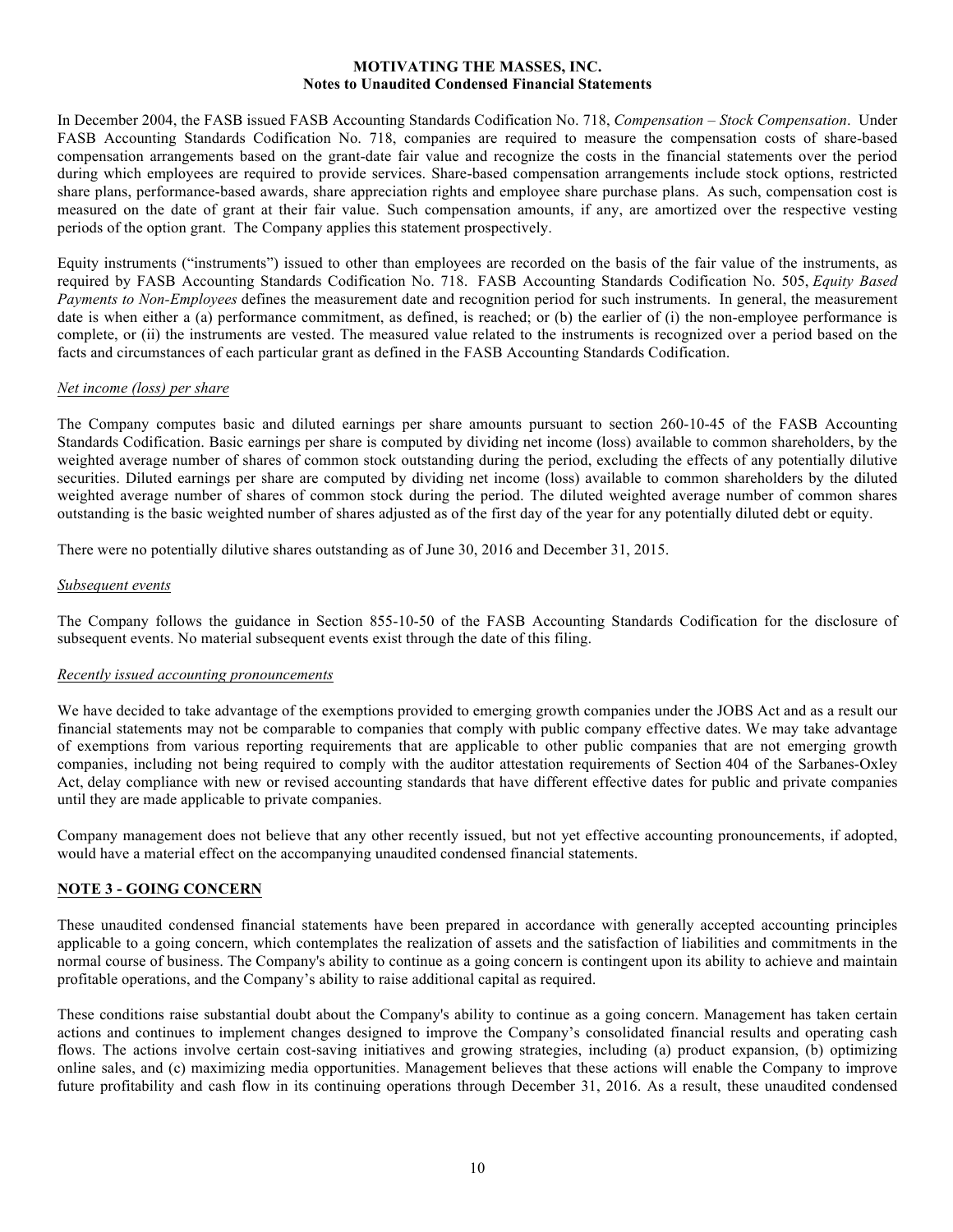financial statements do not include any adjustments relating to the recoverability and classification of recorded asset amounts, or amounts and classification of liabilities that might result from this uncertainty.

### **NOTE 4 – ACCOUNTS RECEIVABLE**

Accounts receivable at June 30, 2016 and December 31, 2015 consisted of the following:

|                     | June 30, 2016 | 2015<br>December 31. |
|---------------------|---------------|----------------------|
| Accounts receivable | 496.974       |                      |

For the six months ended June 30, 2016, and for the same period in 2015 the Company did not record a bad debt expense.

### **NOTE 5 – PROPERTY AND EQUIPMENT**

Fixed assets, stated at cost, less accumulated depreciation at June 30, 2016 and December 31, 2015, consisted of the following:

|                                | June 30, 2016 |  | December 31, 2015 |
|--------------------------------|---------------|--|-------------------|
| Equipment                      | 62.577        |  | 60.073            |
| Furniture & Fixtures           | 24,670        |  | 25.910            |
| Less: Accumulated Depreciation | (66, 210)     |  | (60, 172)         |
| Net Fixed Assets               | 21.037        |  | 25,810            |

#### *Depreciation expense*

Depreciation expense for the six months ended June 30, 2016 and June 30, 2015 was \$6,037 and \$7,022, respectively.

### **NOTE 6 – DEFERRED REVENUES**

A portion of the Company's revenues are from coaching and/or training services provided under contracts that are greater than one month in length. These contracts are billed in total at the onset of the contact period, and to the extent that billings exceed revenue earned, the Company will record such amount as deferred revenue until the revenue is earned. We recognize revenue on these contracts in the period the coaching and/or training services are provided under the contract. Expenses associated with providing the coaching and/or training services are recognized in the period the services are provided which coincides with when the revenue is earned.

As of June 30, 2016 and December 31, 2015, the Company had deferred revenues balance of \$1,804,027 and \$1,572,644, respectively.

### **NOTE 7 – COMMITMENTS & CONTINGENCIES**

### *Employment Agreement*

On May 1, 2016, the Company executed employment agreements with Lisa Nichols, Chief Executive Officer, and Susie Carder, Chief Operating, who also serve on the Company's Board of Directors. Each employment agreement is for one year starting January 1, 2016. Pursuant to their employment agreements, Ms. Nichols shall receive an annual salary of \$225,000 and Ms. Carder an annual salary of \$200,000. On October 12, 2015, the Company entered into an employment agreement with Scott Ryder as the Company's Chief Financial Officer. Pursuant to his employment agreement, Mr. Ryder receives an annual salary of \$150,000. The employment agreements for the officers stipulate a potential bonus at the discretion of the Board of Directors. In the three months ended June 30, 2016, the Company did not pay any bonuses to its officers.

### *Lease*

The Company currently occupies office space at 5950 La Place Court, Carlsbad, California. In July of 2016, the Company signed a sixty-five (65) calendar month lease for the office space starting July 25, 2016, for \$13,347 a month for the first year, \$13,748 a month for the second year, \$14,160 a month for the third year, \$14,586 a month for the fourth year, \$15,022 a month for the fifth year, and \$15,473 for months 61 to 65. For months two (2) through eleven (11), the rent shall be abated in the amount of \$6,674.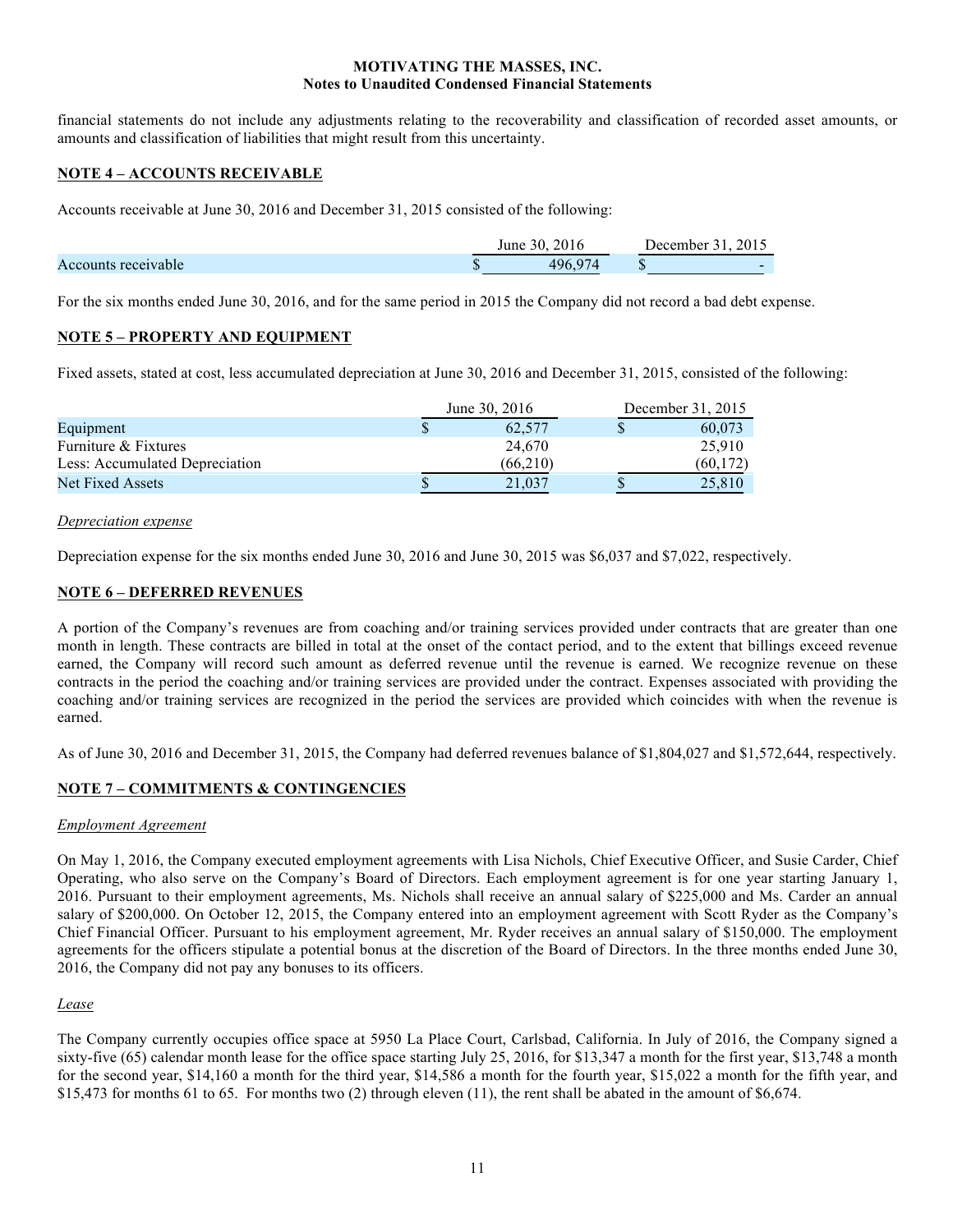### **NOTE 8 – RELATED PARTY TRANSACTIONS**

### *Employment Agreements*

On May 1, 2016, the Company executed employment agreements with its three officers, two of whom also make up the Board of Directors. Further details are described in Note 7.

### **NOTE 9 – STOCKHOLDERS' EQUITY**

### *Common and Preferred Shares authorized*

The Company was incorporated on September 2, 1998, at which time the Company authorized 3,000,000 shares of common stock with \$0.001 par value and 1,000,000 shares of preferred stock with \$0.001 par value.

Preferred Stock - There are 1,000,000 shares of authorized preferred stock, par value \$0.001 per share, with no shares of preferred stock issued or outstanding.

Common Stock - There are 75,000,000 shares of authorized common stock, par value \$0.001 per share, with 14,819,449 and 16,481,812 issued and outstanding as of June 30, 2016 and December 31, 2015, respectively. Each holder of common stock is entitled to one vote for each share held. During the six month period ended June 30, 2016, the Company issued 5,049 shares as a stock dividend to current shareholders as loyalty shares based on their investment on March 31, 2015 at fair value, repurchased 167,412 shares of its common stock, and 1,500,000 shares were returned that were originally issued for services rendered.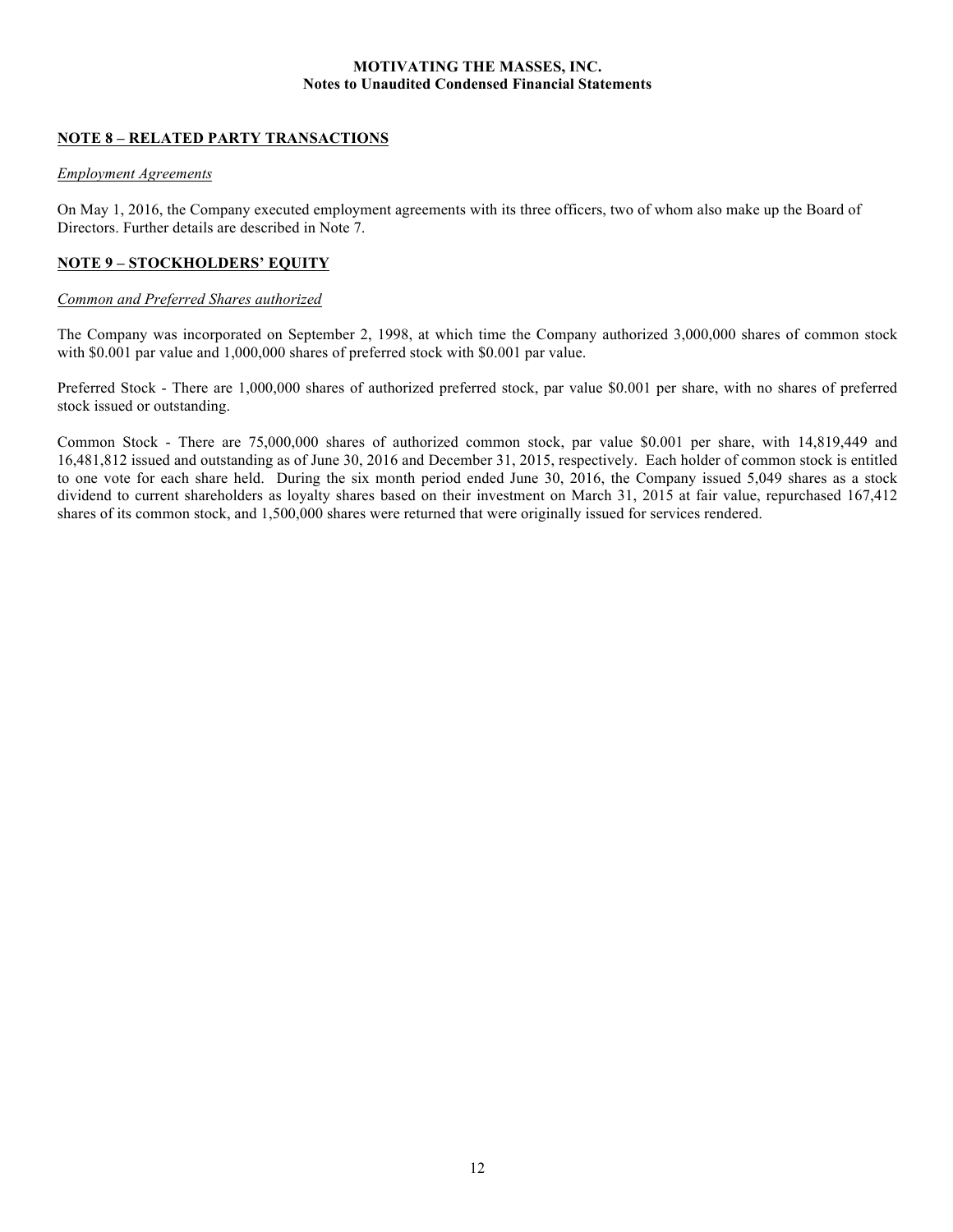#### **PART I.**

### **ITEM 2. MANAGEMENT'S DISCUSSION AND ANALYSIS OF FINANCIAL CONDITION AND RESULTS OF OPERATIONS**

*The following discussion should be read in conjunction with our consolidated financial statements and notes thereto included herein. In connection with, and because we desire to take advantage of, the "safe harbor" provisions of the Private Securities Litigation Reform Act of 1995, we caution readers regarding certain forward looking statements in the following discussion and elsewhere in this report and in any other statement made by, or on our behalf, whether or not in future filings with the Securities and Exchange Commission (the "SEC"). Forward looking statements are statements not based on historical information and which relate to future operations, strategies, financial results or other developments. Forward looking statements are necessarily based upon estimates and assumptions that are inherently subject to significant business, economic and competitive uncertainties and contingencies, many of which are beyond our control and many of which, with respect to future business decisions, are subject to change. These uncertainties and contingencies can affect actual results and could cause actual results to differ materially from those expressed in any forward looking statements made by, or on our behalf. We disclaim any obligation to update forward looking statements.*

#### **OVERVIEW AND HISTORY**

Motivating the Masses, Inc. (we, us, our, or the "Company") was incorporated in the State of Nevada on September 2, 1998 to engage in providing top-quality professional development and coaching services to its clientele. The Company's products and services revolve around the personal and business-coaching programs written and developed by its CEO Lisa Nichols. The program sells as a package of books and DVD's at its local and national training seminars, and on the Company's website. The Company has contract rights to the sales of the product. The Company, through its CEO and a core team of coaches, also provides training and development programs through local and national seminars, on-site employee training, public and private speaking engagements, and customized life-coaching programs.

We qualify as an "emerging growth company" under the JOBS Act. As a result, we are permitted to, and intend to, rely on exemptions from certain disclosure requirements. For so long as we are an emerging growth company, we will not be required to:

- have an auditor report on our internal controls over financial reporting pursuant to Section 404(b) of the Sarbanes-Oxley Act;
- • comply with any requirement that may be adopted by the Public Company Accounting Oversight Board regarding mandatory audit firm rotation or a supplement to the auditor's report providing additional information about the audit and the financial statements (i.e., an auditor discussion and analysis);
- submit certain executive compensation matters to shareholder advisory votes, such as "say-on-pay" and "say-onfrequency;" and
- • disclose certain executive compensation related items such as the correlation between executive compensation and performance and comparisons of the CEO's compensation to median employee compensation.

In addition, Section 107 of the JOBS Act also provides that an emerging growth company can take advantage of the extended transition period provided in Section 7(a)(2)(B) of the Securities Act for complying with new or revised accounting standards. In other words, an emerging growth company can delay the adoption of certain accounting standards until those standards would otherwise apply to private companies. We have elected to take advantage of the benefits of this extended transition period. Our financial statements may therefore not be comparable to those of companies that comply with such new or revised accounting standards.

We will remain an "emerging growth company" for up to five years, or until the earliest of (i) the last day of the first fiscal year in which our total annual gross revenues exceed \$1 billion, (ii) the date that we become a "large accelerated filer" as defined in Rule 12b-2 under the Securities Exchange Act of 1934, which would occur if the market value of our ordinary shares that is held by non-affiliates exceeds \$700 million as of the last business day of our most recently completed second fiscal quarter or (iii) the date on which we have issued more than \$1 billion in non-convertible debt during the preceding three year period.

We also qualify as a smaller reporting company under Rule 12b-2 of the Securities Exchange Act of 1934, as amended. As a smaller reporting company and so long as we remain a smaller reporting company, we benefit from similar exemptions and exclusions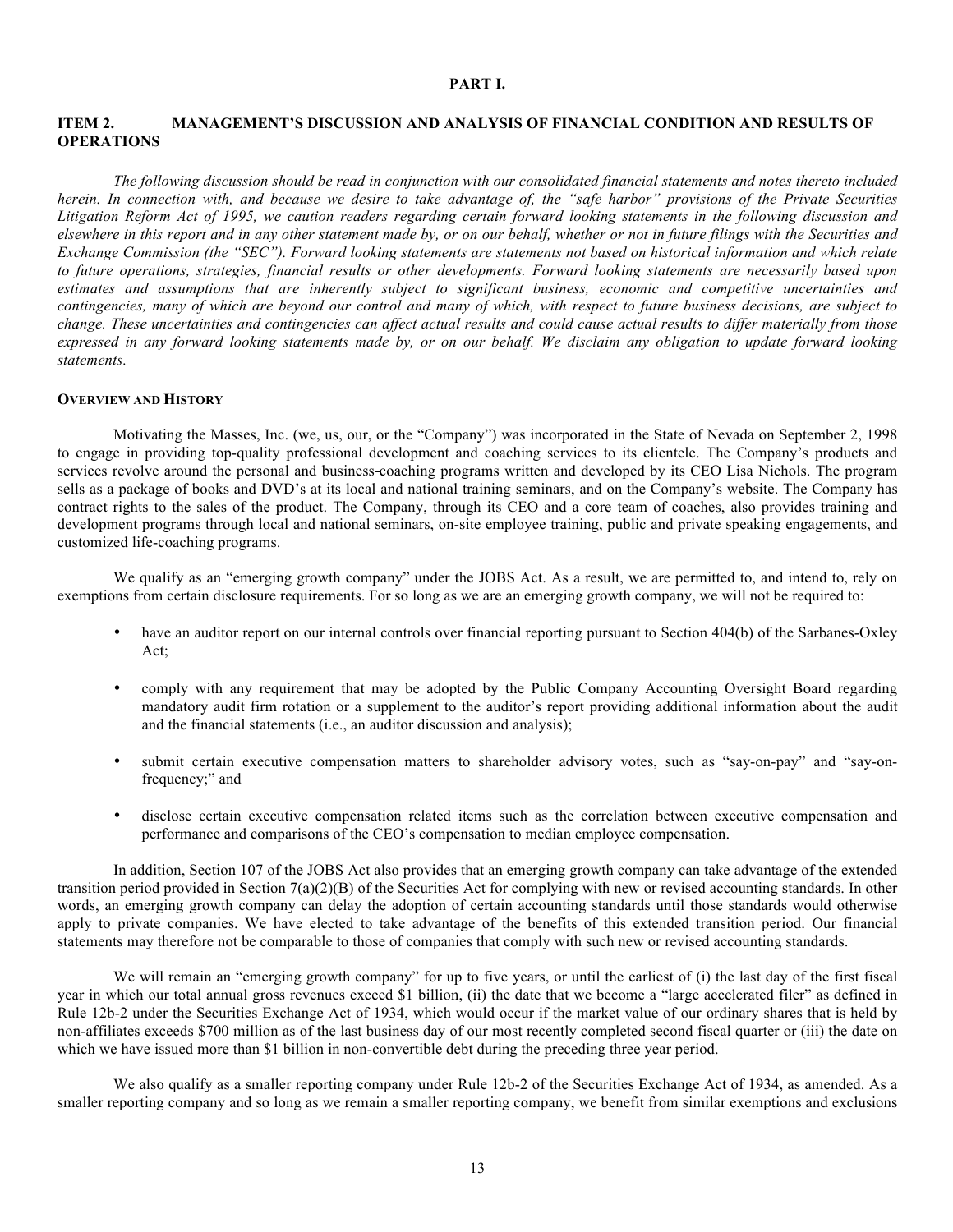as an emerging growth company. In the event that we cease to be an emerging growth company as a result of a lapse of the five-year period, but continue to be a smaller reporting company, we would continue to be subject to similar exemptions available to emerging growth company until such time as we were no longer a smaller reporting company.

Our principal place of business is located at 5950 La Place Court, Carlsbad, California 92008. Our phone number is 760- 931-9400.

We have not been subject to any bankruptcy, receivership or similar proceeding.

#### **Results of Operations**

#### **Revenues**

Revenues for the three months ended June 30, 2016 were \$1,252,455 compared to \$1,300,677 for the three months ended June 30, 2015, which was a decrease of \$48,222 or 4%. The decrease in revenues was mainly due to a decline in revenue from Motivating the Teen Spirit revenue and VIP days.

Revenues for the six months ended June 30, 2016 were \$2,560,634 compared to \$2,172,474 for the six months ended June 30, 2015, which was an increase of \$388,160 or 18%. The increase in revenues was mainly due to the addition of two *Abundance Now* Events, which were held in January and February of 2016 and collectively brought in \$595,000 in new sales, and the company's newest training program *14K Club*, which produced \$387,735 in new sales.

#### **Cost of Revenues**

The gross margin for the three months ended June 30, 2016 was 46% of sales compared to 60% for the three months ended June 30, 2015. The decrease in gross margin was primarily due to the coaching commissions paid for the *14K Club,* which averaged 44% of the program's price versus 25% for the Company's other training programs

The gross margin for the six months ended June 30, 2016 was 50% of sales compared to 62% for the six months ended June 30, 2015. The decrease in gross margin was primarily due to the Company not charging an admittance fee for either of its Abundance Now events, and the higher than average coaching commissions paid for the *14K Club*. Admission to the Abundance Now event was free if the attendee brought a copy of Lisa Nichols' *Abundance Now* Book or purchased a book at the event.

### **Operating Activities**

Total operating loss for the three months ended June 30, 2016 was \$95,165 as compared to operating income of \$84,681 for the three months ended June 30, 2015, which was a decline of \$179,846. The reason for the decline was mainly due to the increase in costs of goods sold relative to revenue. Total operating loss for the six months ended June 30, 2016 was \$57,749 as compared to operating income of \$83,261 for the six months ended June 30, 2015, which was a decrease of \$141,010. The reason for the decline was mainly due to the increase in costs of goods sold relative to revenue.

Consulting expense was \$128,296 for the three months ended June 30, 2016 as compared to \$162,326 for the three months ended June 30, 2015, resulting in a decrease of \$34,030. The decrease was primarily due to a more effective use of consultants year over year. Consulting expense was \$279,221 for the six months ended June 30, 2016 as compared to \$332,251 for the six months ended June 30, 2015, resulting in a decrease of \$53,030. The decrease was primarily due to a decrease in the use of consultants.

Professional fees were \$111,940 for the three months ended June 30, 2016 as compared to \$71,795 for the three months ended June 30, 2015, resulting in an increase of \$40,145. The increase was primarily due to added legal expenses associated with the Company's filing of Annual report on Form 10-K, the Company's annual investor meeting and the 2015 audit. Professional fees were \$174,553 for the six months ended June 30, 2016 as compared to \$113,055 for the six months ended June 30, 2015, resulting in an increase of \$61,498. The increase was primarily due to added legal expenses associated with the 10K filing, the Company's annual investor meeting and the 2015 audit.

General and administrative expenses were \$158,218 for the three months ended June 30, 2016 as compared to \$157,032 for the three months ended June 30, 2015, resulting in an increase of \$1,186. The increase was primarily due to an increase in the Company's healthcare insurance premiums. General and administrative expenses were \$308,761 for the six months ended June 30, 2016 as compared to \$278,008 for the six months ended June 30, 2015, resulting in an increase of \$30,753. The increase was primarily due to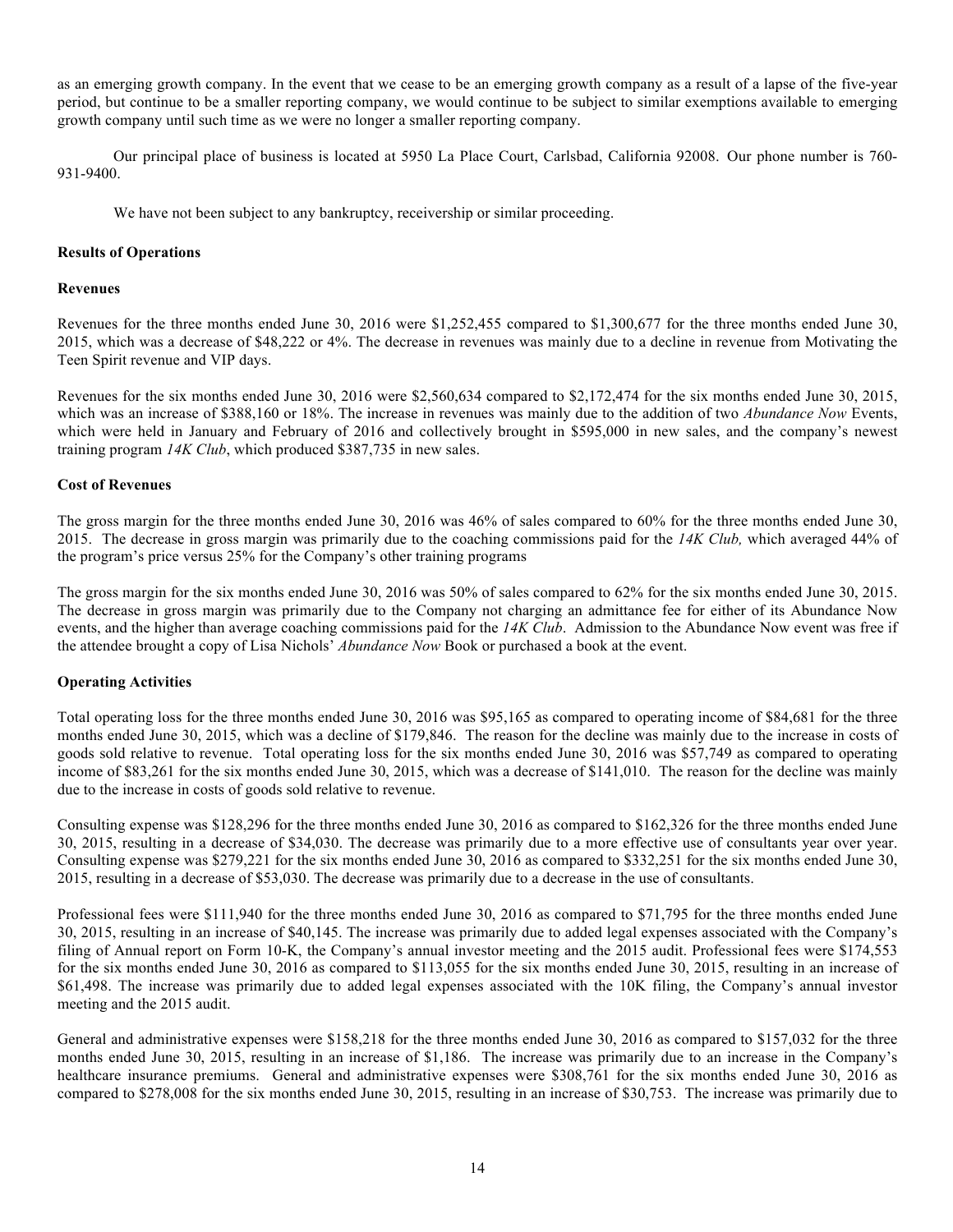an increase in the Company's healthcare insurance premiums, costs associated with the annual investor meeting and advanced costs associated with the office relocation.

Wages and other compensation were \$279,317 for the three months ended June 30, 2016 as compared to \$287,886 for the three months ended June 30, 2015, resulting in a decrease of \$8,569. The company saved money through improved efficiencies related to headcount. Wages and other compensation were \$583,708 for the six months ended June 30, 2016 as compared to \$537,445 for the six months ended June 30, 2015, resulting in an increase of \$46,263. The increase was primarily due to increased personnel costs in the first quarter relating to the company's 401K plan.

#### **Liquidity and Capital Resources**

Our cash balance was \$71,588 as of June 30, 2016 as compared to \$80,991 as of December 31, 2015.

As of June 30, 2016, total current assets were \$568,611 compared to \$95,930 at December 31 2015. The increase of \$472,681 in current assets is mainly a result of an increase in its accounts receivable on new sales in 2016.

As of June 30, 2016, total current liabilities were \$2,778,422 as compared to \$2,165,351 on December 31, 2015. The increase in our current liabilities is mainly due to the increase in deferred revenue associated with new sales in 2016.

During the six months ended June 30, 2016, net cash provided by operating activities was \$61,381 consisting of a \$496,974 increase in accounts receivable, \$14,888 decrease in other receivables, \$231,383 decline in deferred revenues, \$6,082 increase in deposits and \$369,878 increase in accounts payable.

Net cash used in investing activities for the six months ended June 30, 2016 was \$1,264.

Net cash used from financing activities for the six months ended June 30, 2016, was \$69,520 consisting primarily of the repurchase of common shares for \$81,331.

The Company's management is reviewing new ways to cut costs and increase revenues so they can increase operational efficiency in the future. The Company is in the process of restructuring its compensation plan in a way to reduce cash expense while incentivizing increased sales. The Company's 2016 Equity Incentive Plan (the "2016 Plan", filed as Exhibit A to its Definitive Information Statement on Schedule 14C filed with the SEC on April 29, 2016) was adopted by the Board of Directors on April 26, 2016 and approved by its shareholders holding a majority of the Company's shares of Common Stock via written consent on April 26, 2016. The Company plans to increase the utilization of their website with users and have increased material that will be sold online in the form of instructional videos and webinars that will incrementally increase revenues without increasing costs. The costs are being incurred now through the creation of the technology but the revenues will be realized in the years to come with very minimal costs in the form of website hosting and video hosting.

Because we are currently subject to the reporting requirements of the Exchange Act of 1934, we expect that we will incur ongoing expenses associated with professional fees for accounting, legal and other expenses for annual reports and proxy statements. We estimate that these costs could range up to \$250,000 per year for the next few years and will be higher if our business volume and activity increases.

#### **Inflation**

Although our operations are influenced by general economic conditions, we do not believe that inflation had a material effect on our results of operations during the three-month period ended June 30, 2016.

#### **Critical Accounting Estimates**

The discussion and analysis of our financial condition and results of operations are based upon our financial statements, which have been prepared in accordance with GAAP. The preparation of these financial statements requires us to make estimates and judgments that affect the amounts of assets, liabilities, revenues and expenses, and related disclosure of contingent assets and liabilities. On an on-going basis, we evaluate our estimates based on historical experience and on various other assumptions that are believed to be reasonable under the circumstances, the results of which form the basis for making judgments about the carrying values of assets and liabilities that are not readily apparent from other sources. Actual results may differ from these estimates under different assumptions or conditions. Note 2 above represents a summary of our critical accounting policies, defined as those policies that we believe are the most important to the portrayal of our financial condition and results of operations and that require management's most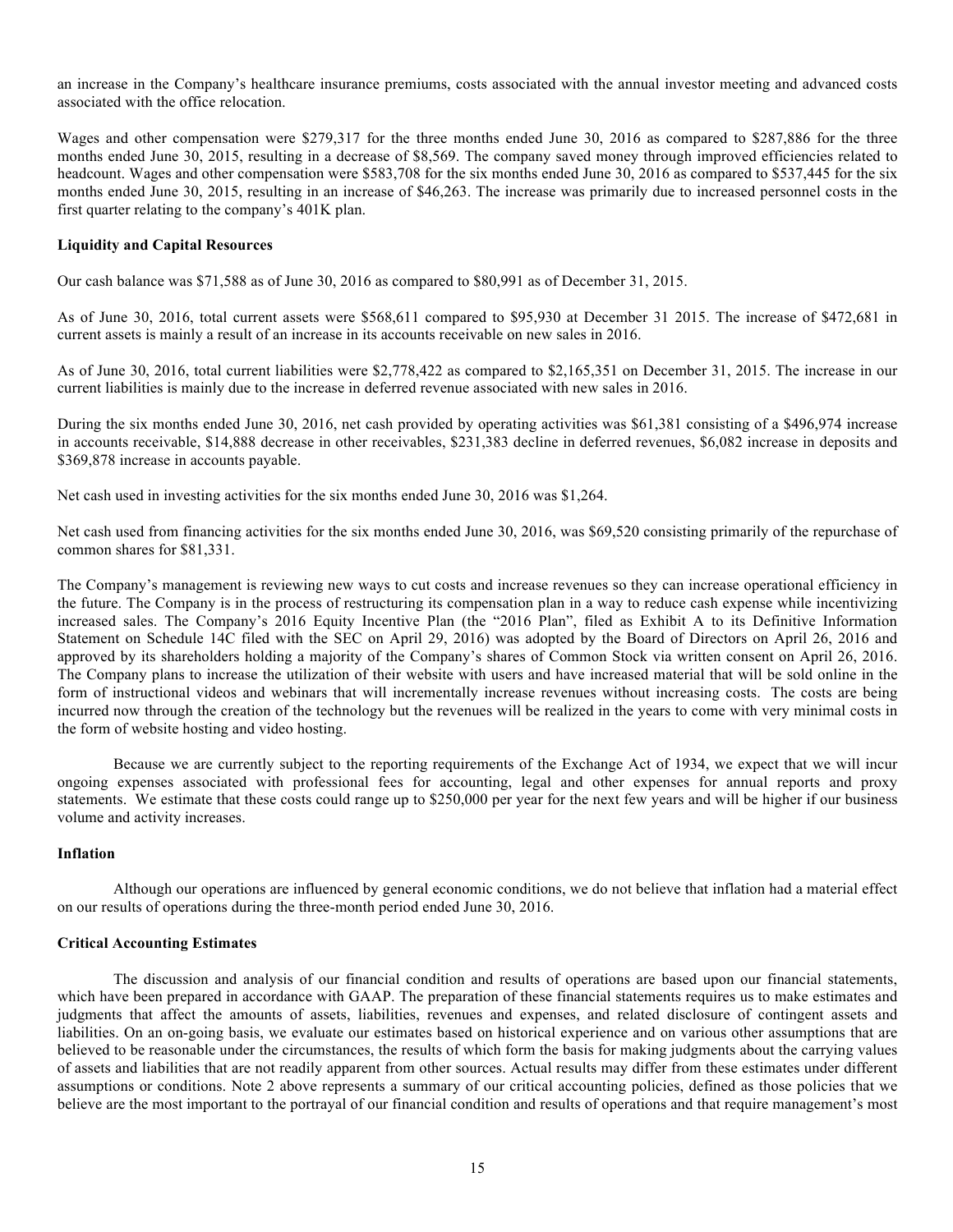difficult, subjective or complex judgments, often as a result of the need to make estimates about the effects of matters that are inherently uncertain.

#### **Off-Balance Sheet Arrangements**

We do not have any off-balance sheet arrangements that have or are reasonably likely to have a current or future effect on our financial condition, changes in financial condition, revenues or expenses, results of operations, liquidity, capital expenditures or capital resources that is material to investors.

#### **ITEM 3. QUANTITATIVE AND QUALITATIVE DISCLOSURES ABOUT MARKET RISK.**

We are a smaller reporting company and are not required to provide the information under this item pursuant to Regulation S-K.

#### **ITEM 4. CONTROLS AND PROCEDURES.**

#### **Evaluation of Disclosure Controls and Procedures**

Management maintains "disclosure controls and procedures," as such term is defined in Rule 13a-15(e) under the Securities Exchange Act of 1934 (the "Exchange Act"), that are designed to ensure that information required to be disclosed in our Exchange Act reports is recorded, processed, summarized and reported within the time periods specified in the SEC rules and forms, and that such information is accumulated and communicated to management, including our Chief Executive Officer and Chief Financial Officer, to allow timely decisions regarding required disclosure.

In connection with the preparation of this quarterly report on Form 10-Q, an evaluation was carried out by management, with the participation of our Chief Executive Officer and Chief Financial Officer, of the effectiveness of our disclosure controls and procedures (as defined in Rules 13a-15(e) and 15d-15(e) under the Exchange Act) as of June 30, 2016.

Based on that evaluation, management concluded, that our disclosure controls and procedures were ineffective as of June 30, 2016 in recording, processing, summarizing, and reporting information required to be disclosed, within the time periods specified in the SEC's rules and forms, and that such information is accumulated and communicated to management, including our Chief Executive Officer and Chief Financial Officer, as appropriate, to allow timely decisions regarding required disclosure.

#### **Changes in Internal Controls over Financial Reporting**

As of the end of the period covered by this report, there have been no changes in the internal controls over financial reporting that materially affected, or are reasonably likely to materially affect, our internal control over financial reporting subsequent to the date of management's last evaluation.

#### **PART II. OTHER INFORMATION**

#### **Item 1. Legal Proceedings**

We are not currently a party to any legal proceeding, nor are we aware of any threatened actions.

#### **Item 1A. Risk Factors**

As a smaller reporting company, we are not required to provide the information required by this Item.

#### **Item 2. Unregistered Sales of Equity Securities and Use of Proceeds**

None.

#### **Item 3. Defaults upon Senior Securities**

None.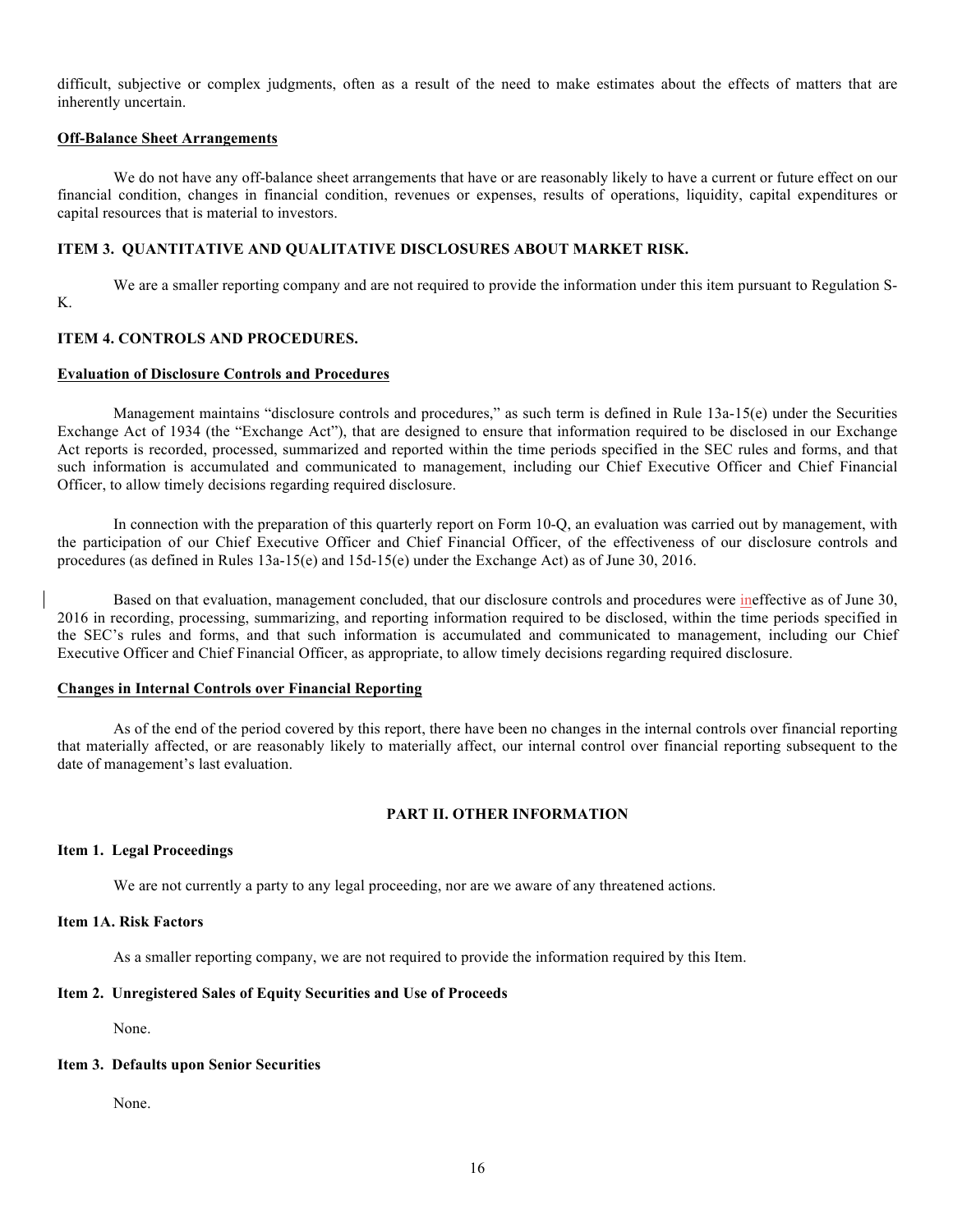# **Item 5. Other Information**

None.

# **Item 6. Exhibits**

The following exhibits are included and filed with this report.

| <b>Exhibit Description</b>                                                           |
|--------------------------------------------------------------------------------------|
| <b>XBRL</b> Instance Document                                                        |
| XBRL Taxonomy Extension Schema Document                                              |
| XBRL Taxonomy Extension Calculation Linkbase Document                                |
| XBRL Taxonomy Extension Label Linkbase Document                                      |
| <b>XBRL Taxonomy Extension Presentation Linkbase Document</b>                        |
| XBRL Taxonomy Extension Definition Linkbase Definition                               |
| Rule $13a-14(a)/15d-14(a)$ certification of Chief Executive Officer                  |
| Rule 13a-14(a)/15d-14(a) certification of principal financial and accounting officer |
| Section 1350 certification of Chief Executive Officer                                |
| Section 1350 certification of principal financial and accounting officer             |
|                                                                                      |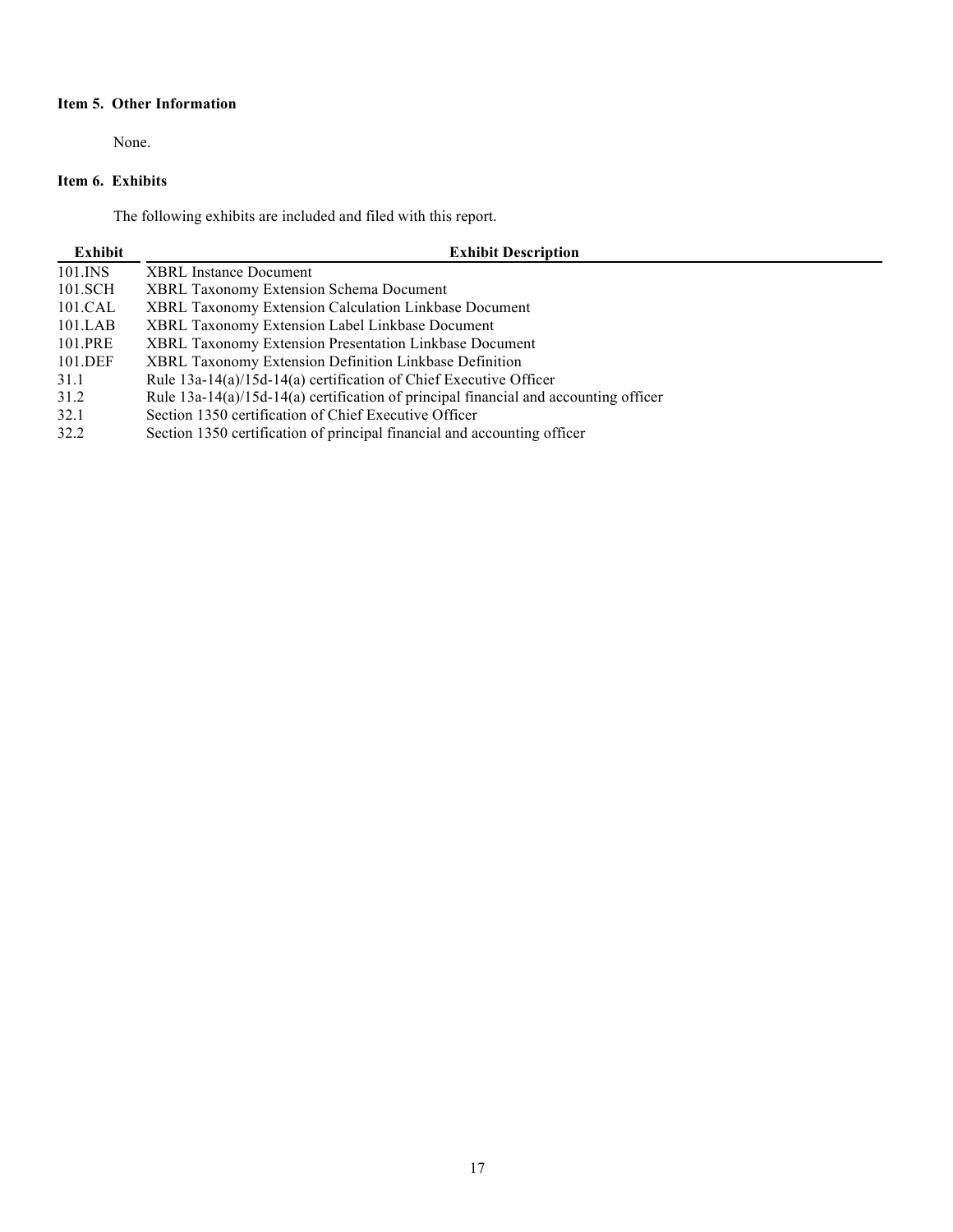#### **SIGNATURES**

Pursuant to the requirements of the Securities and Exchange Act of 1934, the Registrant has duly caused this Report to be signed on its behalf by the undersigned, thereunto duly authorized on August 15, 2016.

### **MOTIVATING THE MASSES, INC.**

By: s/ Lisa Nichols Lisa Nichols, Chief Executive Officer (Principal Executive Officer)

By: s/ Scott Ryder Scott Ryder, Chief Financial Officer (Principal Accounting Officer and Principal Financial Officer)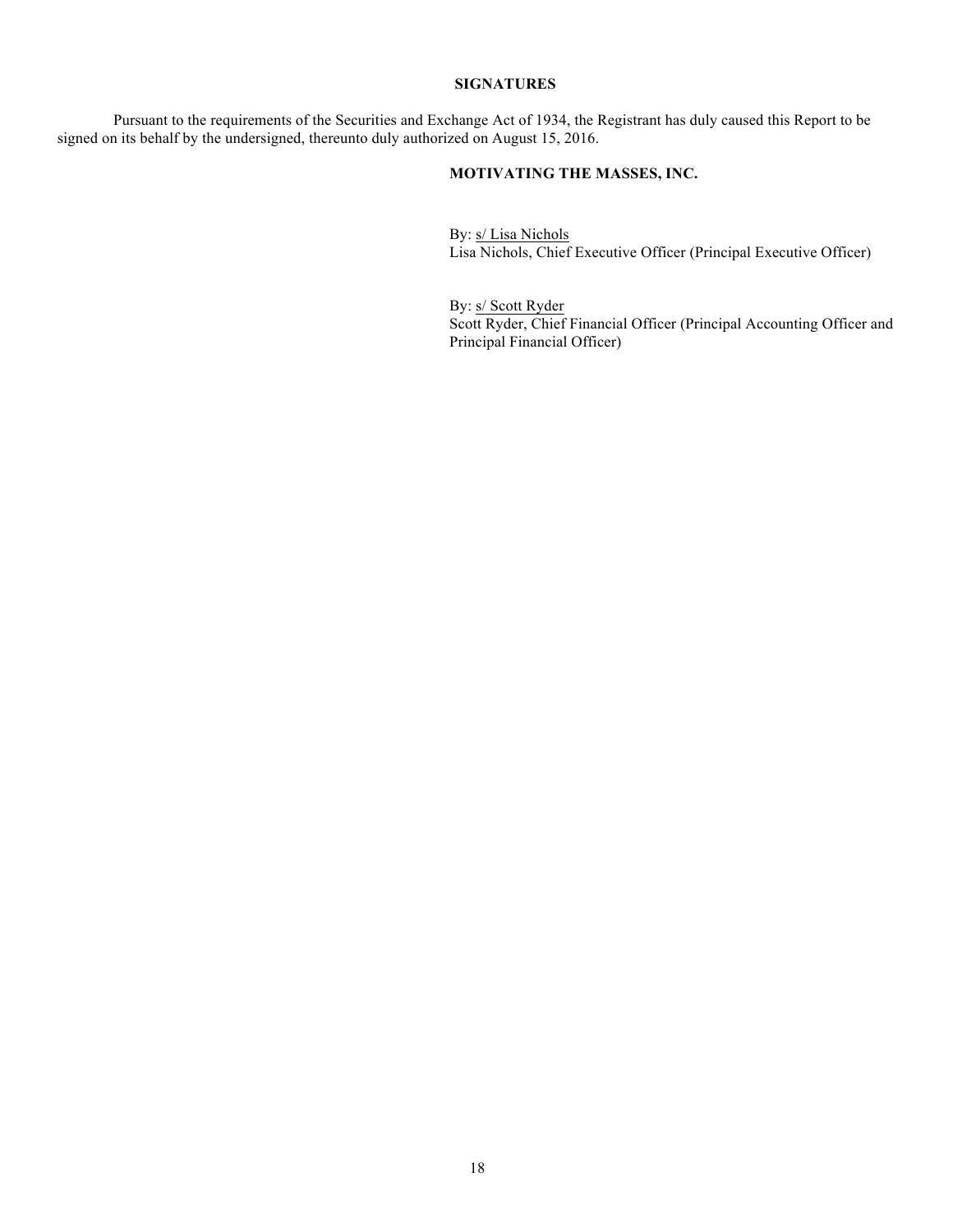### **Exhibit 31.1**

### **CERTIFICATION OF CHIEF EXECUTIVE OFFICER AS ADOPTED PURSUANT TO SECTION 302 OF THE SARBANES-OXLEY ACT OF 2002**

I, Lisa Nichols, certify that:

1. I have reviewed this Form 10-Q of Motivating the Masses, Inc.;

2. Based on my knowledge, this report does not contain any untrue statement of a material fact or omit to state a material fact necessary to make the statements made, in light of the circumstances under which such statements were made, not misleading with respect to the period covered by this report;

3. Based on my knowledge, the financial statements, and other financial information included in this report, fairly present in all material respects the financial condition, results of operations and cash flows of the registrant as of, and for, the periods present in this report;

4. The registrant's other certifying officer(s) and I are responsible for establishing and maintaining disclosure controls and procedures (as defined in Exchange Act Rules 13a-15(e) and 15d-15(e)) and internal control over financial reporting (as defined in Exchange Act Rules  $13-a-15(f)$  and  $15d-15(f)$  for the registrant and have:

(a) Designed such disclosure controls and procedures, or caused such disclosure controls and procedures to be designed under our supervision, to ensure that material information relating to the registrant, including its consolidated subsidiaries, is made known to us by others within those entities, particularly during the period in which this report is being prepared;

(b) Designed such internal control over financial reporting, or caused such internal control over financial reporting to be designed under our supervision, to provide reasonable assurance regarding the reliability of financial reporting and the preparation of financial statements for external purposes in accordance with generally accepted accounting principals;

(c) Evaluated the effectiveness of the registrant's disclosure controls and procedures and presented in this report our conclusions about the effectiveness of the disclosure controls and procedures, as of the end of the period covered by this report based on such evaluation; and

(d) Disclosed in this report any change in the registrant's internal control over financial reporting that occurred during the registrant's most recent fiscal quarter (the registrant's fourth fiscal quarter in the case of an annual report) that has materially affected, or is reasonably likely to materially affect, the registrant's internal control over financial reporting; and

5. The registrant's other certifying officer(s) and I have disclosed, based on our most recent evaluation of internal control over financial reporting, to the registrant's auditors and the audit committee of the registrant's board of directors (or persons performing the equivalent functions):

(a) All significant deficiencies and material weaknesses in the design or operation of internal control over financial reporting which are reasonably likely to adversely affect the registrant's ability to record, process, summarize and report financial information; and

(b) Any fraud, whether or not material, that involved management or other employees who have a significant role in the registrant's internal control over financial reporting.

August 15, 2016 By: /s/ Lisa Nichols Lisa Nichols, Chief Executive Officer (Principal Executive Officer)

**Exhibit 31.2**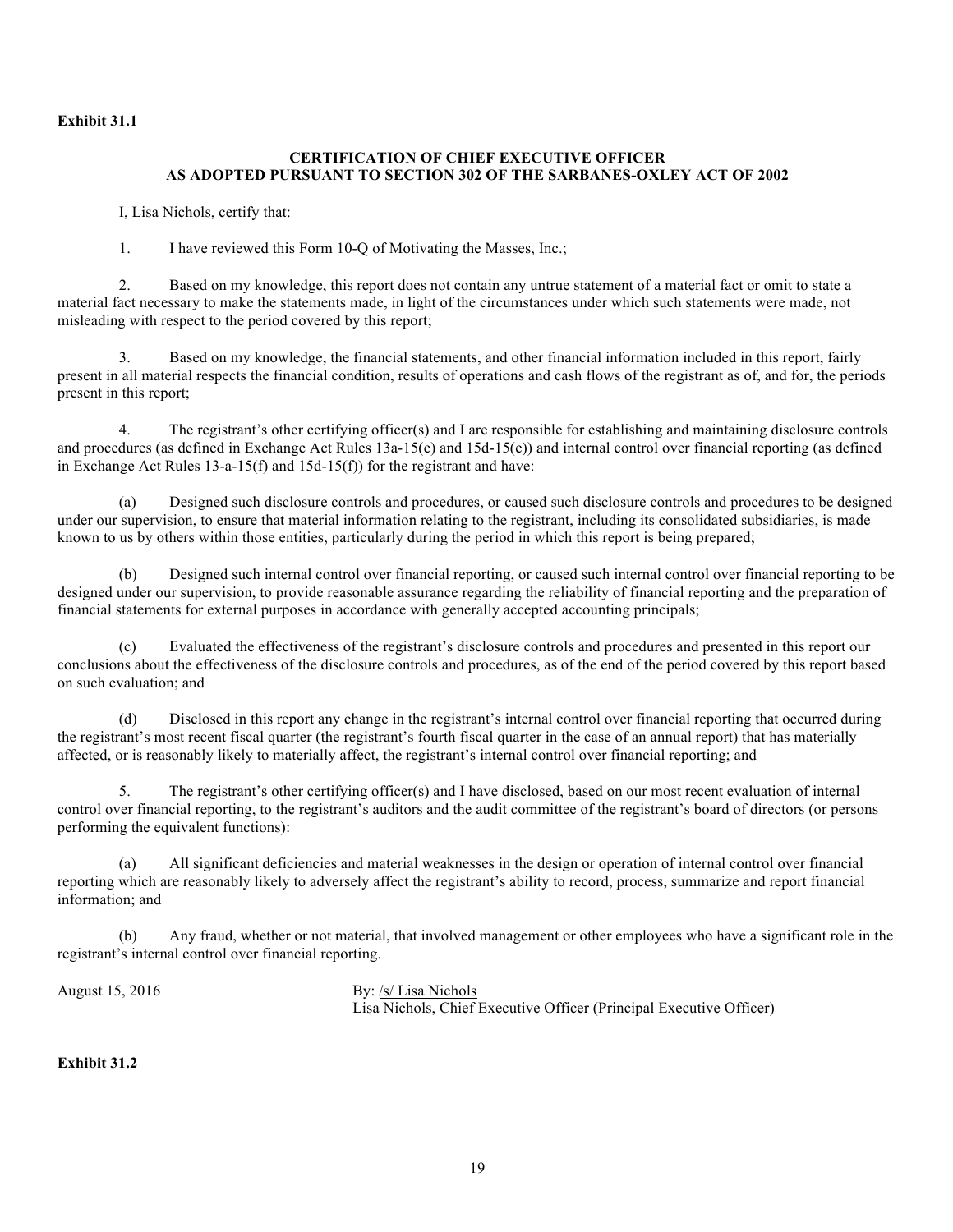#### **CERTIFICATION OF CHIEF FINANCIAL OFFICER AS ADOPTED PURSUANT TO SECTION 302 OF THE SARBANES-OXLEY ACT OF 2002**

I, Scott Ryder, certify that:

1. I have reviewed this Form 10-Q of Motivating the Masses, Inc.;

2. Based on my knowledge, this report does not contain any untrue statement of a material fact or omit to state a material fact necessary to make the statements made, in light of the circumstances under which such statements were made, not misleading with respect to the period covered by this report;

3. Based on my knowledge, the financial statements, and other financial information included in this report, fairly present in all material respects the financial condition, results of operations and cash flows of the registrant as of, and for, the periods present in this report;

4. The registrant's other certifying officer(s) and I are responsible for establishing and maintaining disclosure controls and procedures (as defined in Exchange Act Rules 13a-15(e) and 15d-15(e)) and internal control over financial reporting (as defined in Exchange Act Rules 13-a-15(f) and 15d-15(f)) for the registrant and have:

(a) Designed such disclosure controls and procedures, or caused such disclosure controls and procedures to be designed under our supervision, to ensure that material information relating to the registrant, including its consolidated subsidiaries, is made known to us by others within those entities, particularly during the period in which this report is being prepared;

(b) Designed such internal control over financial reporting, or caused such internal control over financial reporting to be designed under our supervision, to provide reasonable assurance regarding the reliability of financial reporting and the preparation of financial statements for external purposes in accordance with generally accepted accounting principals;

(c) Evaluated the effectiveness of the registrant's disclosure controls and procedures and presented in this report our conclusions about the effectiveness of the disclosure controls and procedures, as of the end of the period covered by this report based on such evaluation; and

(d ) Disclosed in this report any change in the registrant's internal control over financial reporting that occurred during the registrant's most recent fiscal quarter (the registrant's fourth fiscal quarter in the case of an annual report) that has materially affected, or is reasonably likely to materially affect, the registrant's internal control over financial reporting; and

5. The registrant's other certifying officer(s) and I have disclosed, based on our most recent evaluation of internal control over financial reporting, to the registrant's auditors and the audit committee of the registrant's board of directors (or persons performing the equivalent functions):

(a) All significant deficiencies and material weaknesses in the design or operation of internal control over financial reporting which are reasonably likely to adversely affect the registrant's ability to record, process, summarize and report financial information; and

(b) Any fraud, whether or not material, that involved management or other employees who have a significant role in the registrant's internal control over financial reporting.

August 15, 2016 By: /s/ Scott Ryder Scott Ryder, Chief Financial Officer (Principal Financial Officer)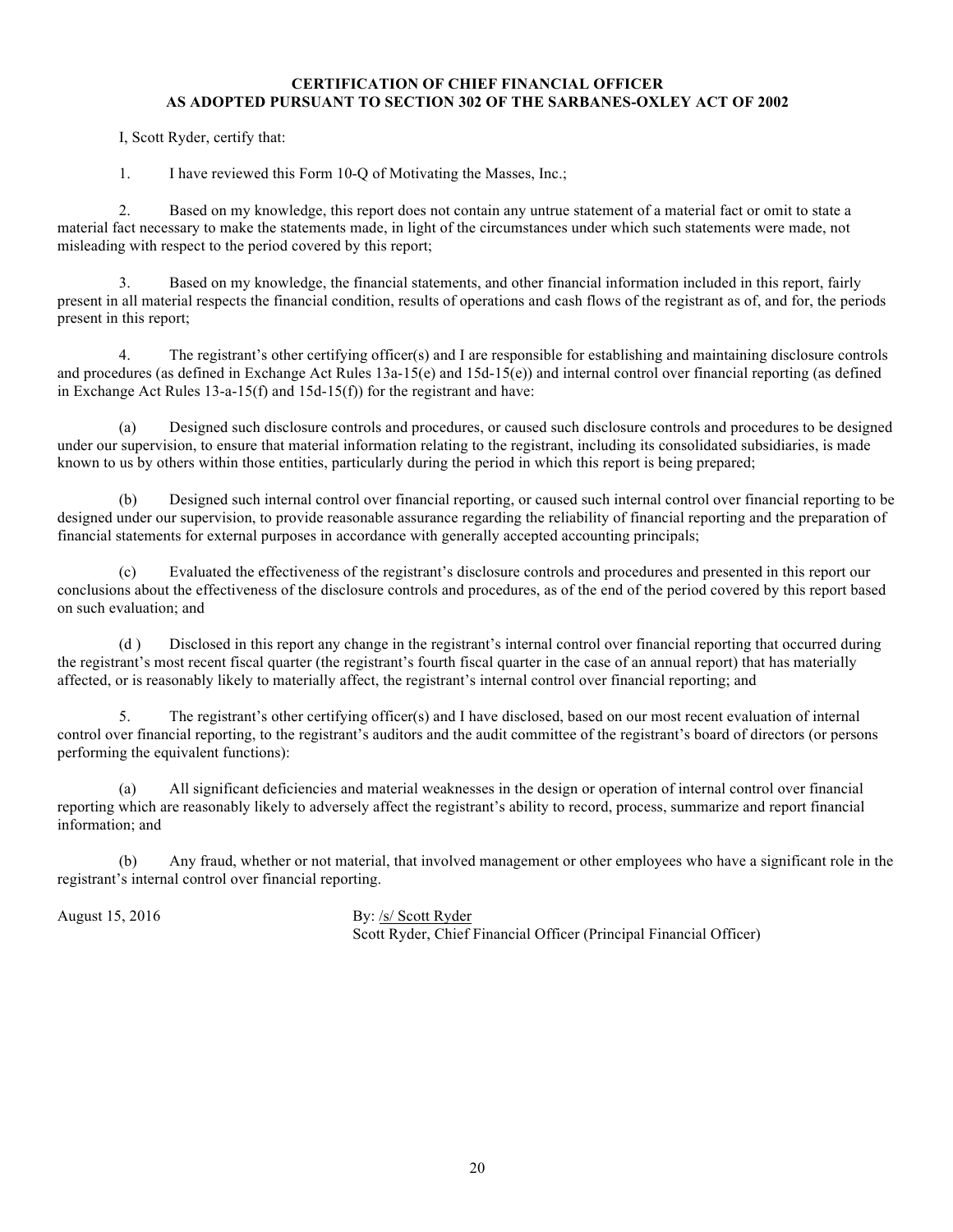#### **Exhibit 32.1**

#### **CERTIFICATION OF CHIEF EXECUTIVE OFFICER PURSUANT TO 18 U.S.C. SECTION 1350 AS ADOPTED PURSUANT TO SECTION 906 OF THE SARBANES-OXLEY ACT OF 2002**

In connection with the accompanying Quarterly Report on Form 10-Q of Motivating the Masses, Inc. (the "Company") for the fiscal quarter ending June 30, 2016, I, Lisa Nichols, Chief Executive Officer of the Company, hereby certify pursuant to 18 U.S.C. Section 1350, as adopted pursuant to Section 906 of the Sarbanes-Oxley Act of 2002, to the best of my knowledge and belief, that:

1. Such Quarterly Report on Form 10-Q for the fiscal quarter ending June 30, 2016, fully complies with the requirements of section 13(a) or 15(d) of the Securities Exchange Act of 1934; and

2. The information contained in such Quarterly Report on Form 10-Q for the fiscal quarter ending June 30, 2016, fairly presents, in all material respects, the financial condition and results of operations of Motivating the Masses, Inc.

August 15, 2016 By: /s/ Lisa Nichols Lisa Nichols, Chief Executive Officer (Principal Executive Officer)